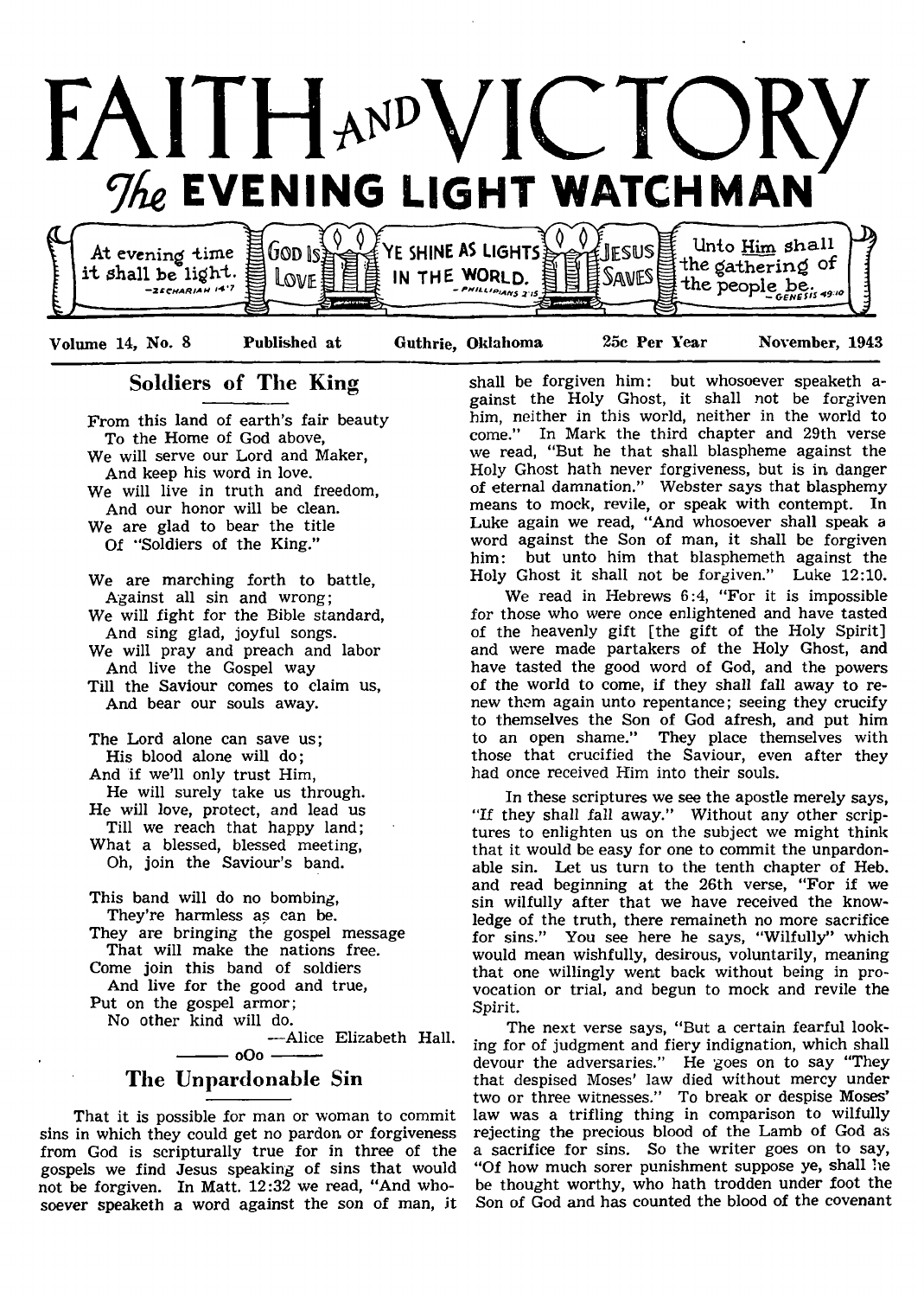wherewith he was sanctified, an unholy thing, and hath done despite unto the Spirit of grace.?"

By these scriptures we learn that one would have to do despite unto the Spirit of grace and count the blood of the covenant an unholy thing. A man or woman who was sanctified and tasted of the good things of heaven and then willingly go back and blaspheme the Holy Ghost, reject, mock, and revile the Spirit of grace would certainly have to become exceedingly hard-hearted, wilful, and stubborn. There are not so many that commit the unpardonable sin but there are some that do that very thing and then the Spirit is driven away never to return again. The soul is left to itself to suffer here in this world with a fearful looking forward to the judgment and then eternal burnings.

Man can only get saved as the Spirit or Holy Ghost woos and draws him and if he never returns the man is left hopeless, which is a sad plight to be in, indeed. Jesus says, "No man can come unto me except the Father which has sent me draw him." John 6:44.

According to the scriptures a man who has committed the unpardonable sin is one that has willingly gone back without provocation or trial and has reviled and mocked the Spirit, doing despite unto the Spirit of grace, counting the blood wherein he was sanctified an unholy thing. Not many do this awful thing but there are some. Many times when one backslides through provocation or trial and never does any despite to the Spirit of grace, Satan will then try to make that one believe that he has committed the unpardonable sin and that it is no use for him to try to 'get saved for he is forever doomed, but Satan is a liar. Those who fall away in this manner are eligible to receive conviction by the Spirit, and having godly sorrow they can repent of their backsliding and get forgiveness and be restored back to fellowship with God the Father and his Son Jesus Christ, and with the saints in light.

There is another way in which people may get themselves in a condition where the Spirit will not strive with them any more and this sin is known by the words, "Sinning away their days of grace." For an illustration: the Spirit strives with a young man, convicts him of sin and draws on him to repent and give his heart and life to God but he refuses, resists him, turns from him and says, "Not now, but when I get older and settled in life With a companion." So the Spirit has to leave him. Later in years the Spirit comes again and convicts him of sin and evil: again he refuses all the pleadings of the Spirit and the Spirit has to leave. The Spirit may come again and again through life but this man refuses and hardens his heart. He does this so much that the Snirit just leaves him forever and he grows old and dies in his wickedness. He just sins away his days of grace. There is a text of scripture in Prov. 29:1 that reads thus, "He that being often reproved, hardeneth his neck [or heart] shall suddenly be destroyed, and that without remedy." In other words he will have no chance or opportunity to get saved

but shall suddenly be destroyed and torment will be his doom.

Dear soul, it is a fearful thing to trifle with God and to resist the Holy Spirit when he visits you and convicts you of sin. God is long-suffering and has great mercy but there is a limit. We read in the word of God, "Behold therefore the goodness and severity of God: on them which fell, severity; but toward thee goodness, if thou continue in his goodness; otherwise thou shalt be cut off." Rom. 11:22. Brethren, let us tremble at his word and fear to displease Him.  $-$ Fred Pruitt. displease Him. — Fred Pruitt.

## Willing To Suffer For Christ's Sake

We hear much in this day and time of suffering. We not only hear but we know there is such being done over this great world. No one can deny it. Many are being rebuked and ridiculed for not being willing to suffer more for our country's sake. Thousands of lives have already been sacrificed and many more to be. Oh, the pangs and horrors of it all—seems as I take up my pen these things hang over me like a dark pall! Then my soul is stirred and I wonder: What am I doing?

What is being done to suffer and sacrifice all for Jesus? We know no one who takes up the cross to follow Him can escape suffering, and must be endued with the willingness to sacrifice. Then we begin to reflect and wonder what more we must do to sacrifice or give up for Him. Have I given up all? We are made to wonder and marvel at the great mass of people that are pledging and giving up all for "our country's sake." We admire their loyalty, the nobleness of many. But can we dare look back and think of what could have been given up for the cause we all so love— or think we do.

Well do I remember about eighteen or twenty years ago while attending a campmeeting in Denver, Colorado, I met with a dear, precious saint, a dear "mother in Israel." She had a son and family who were home on a furlough as missionaries. She was the most burdened soul, it seemed to me, of any on the camp grounds. She told me how her son and family had to suffer because of lack of proper food and necessities of life and she knew many other missionaries had to do likewise. How her heart was grieved when she saw how the enemy had crept in among God's people. The spirit of pride and indifference had overwhelmed. She drew my attention to many who were wearing such expensive hose. All had to have silk, then had to be the best or they wouldn't last. Of course I knew such was the outstanding conditions. I couldn't deny it and was beginning to be guilty too. When anything was said about it the answer would be, "Oh, that poor old soul studies about those things so much, and it is effecting her mind." Sad, sad, but true, often one of God's prophets would sound the warning, but too many were lulled to sleep.

Now what do we see? A world lost in sin, and too many of us have allowed the enemy to creep in and influence us, and choke out the word. The bur

------------- oOo-------------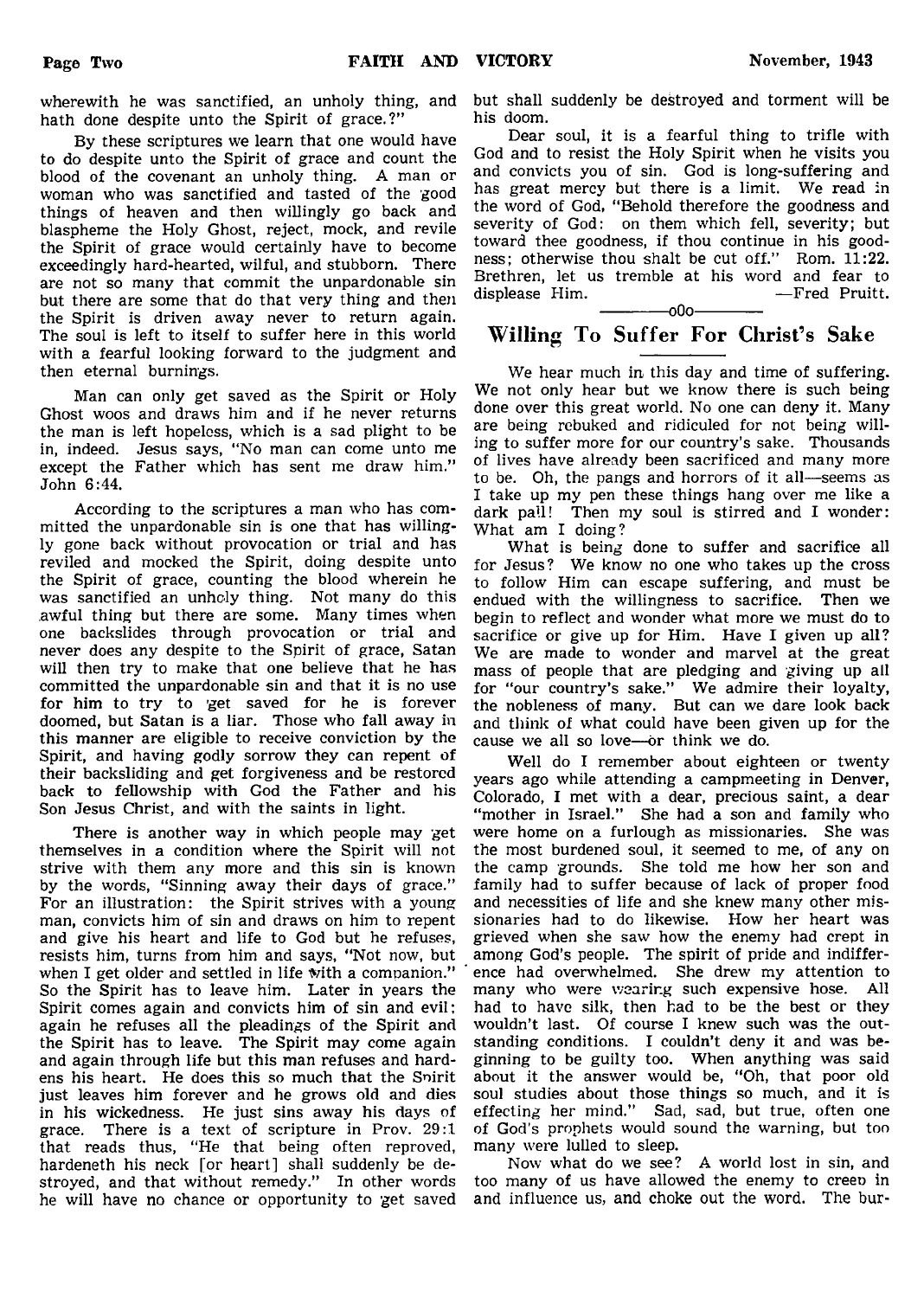den, the vision of lost souls became dull to the hearing,the eyes became blind to the seeing, self-righteous spirits became thick and the Devil's flood drowned out the sweet Spirit of God. He started by just slipping in, then he took possession.

Today the war cry is sounded out all over our land. We are living in the midst of it, and living expecting to hear the siren's call to escape for our lives Thousands are laving down formality and Thousands are laying down formality and pride, donning plain attire. Cotton hose are considered sensible, also good sensible shoes— in fact all clothing is more on the "common sense" order. What has done it? Not much of the love of Christ do we see, but people are driven to it by this war, and all are willing to do all that can be done.

Now we who know the worth of Salvation, the joy of it, we turn to our precious Bibles and find consolation; but, oh, ought not it to bring us to repentance of the days and money spent that should have been used in the gospel? I confess my work has been small compared to the work that I should have done and would have done if I had been more fully consecrated and willing to suffer for Christ's sake. Oh it's so easy to be swamped under when the flood comes. In 1 Peter 3:14, 15 we read, "But and if ye suffer for righteousness sake, happy are ye: and be not afraid of their terror, neither be troubled; But sanctify the Lord God in your hearts and be ready always to give an answer to every man that asketh you a reason, of the hope that is in you." Read also 1 Peter 4:1, 2. We fought against fanaticism so hard until a root of bitterness sprang up and choked out the sweet Spirit of love, for our love one to another waxed cold.

Dear ones, take up your pencil and paper. Figure up the thousands of dollars spent for just the "pride of life;" not only silk hose, but many other expensive luxuries or things to satisfy the pride of the eye. Consider the beauty parlors. Thousands who profess to know Christ have been guilty of being steady customers. I have often heard it said that a girl "better be dead than not in style." Well, one surely is dead spiritually if he tries to follow the styles, let alone all the ungodly fashions of nudeness. Guilty—Who has the sentence pronounced on them but the one who once knew God but held on to his profession and let the goddess of pride rule him? Don't tell me God overlooks this. He is no respecter of persons. "Woe to them that are at ease in Zion."

May God help us all to see how great this sin has been. Just figure it all up. See what a sum! It's enough to scare one until he shudders. What could have been done for Jesus' sake if we all had been willing to have suffered! Those of us who now repent, let us redeem the time putting on the whole armor of God's righteousness and follow in Jesus' holy steps.

Some may say, "I sure never went to any shows or worldly places." Well, perhaps not, but many went to meeting, taught Sunday School classes who ought to have been on their knees repenting, calling on God for their transgressions. Now we see the day is at hand. 1 Peter  $\overline{4:7}$ , "But the end of all things

is at hand, be ye therefore sober, and watch unto prayer." Also 1 Peter 17, 18, 19; 1 Peter 5:4-6. Oh, dear ones, let us be ready for the coming of the Lord, clothed in clean, white linen which is the righteous-<br>ness of the saints. Amen.  $\leftarrow$  Jessie Holloman. ness of the saints. Amen.

 $\sim$   $\sim$ 

## ------------- oOo------------- God Can Work Wonders

All great soul-winners have been men and women of prayer. I have known nearly all the great evangelists of this generation, and many of the last. All were men of intense prayer.

One man moved my soul tremendously when I was a young unconverted journalist. He was staying with a Presbyterian minister, and I said, "I would like to see Mr. So-and So." The minister spoke of him with awe in his voice and something wonderful in his face, and said, "I have never had such a man live in my house. I do not know when he sleeps. When I go to his room at night to see if he is comfortable, he is in prayer. I saw him go into the church early this morning and he has not been home for meals."

I found the church . . . I crept in lest I would disturb him. It was in the tropics of Australia. I found him divested of his coat and collar. He lay prostrate at the communion rail. I could hear the agony of his voice and the tears in his voice as he pleaded with God for that great gold mining city, that he might lead souls to God. He had been praying all night. And he had fasted and prayed all day.

I crept up to where he lay. I knelt by his prostrate form and put my hand on his shoulder and it was wet with sweat. He had never seen me before but he looked up for a moment and said, "Pray with me, brother. I cannot live if this town does not turn to God." He had been there about three weeks without conversions . . . I knelt with him and prayed with him and he opened his heart to God and pleaded as I never heard a man plead. I went back to my office awed, humbled, trembling . . .

That night I went to the great church where he preached. No one knew he had no food all day, and no sleep the night before. But when he rose in the church I heard several say, "What an unearthly light is on his face." It is true. He was a great Bible teacher but not an evangelist. But that night as he preached, something happened, and the whole place broke beneath the power of God. That was the first great ingathering of souls I had ever witnessed. —Lionel Fletcher.

> There is grace in time of need Always, for the seeking soul; Though it find it not awhile, Faith is certain of her goal! — Albert Emerson Brown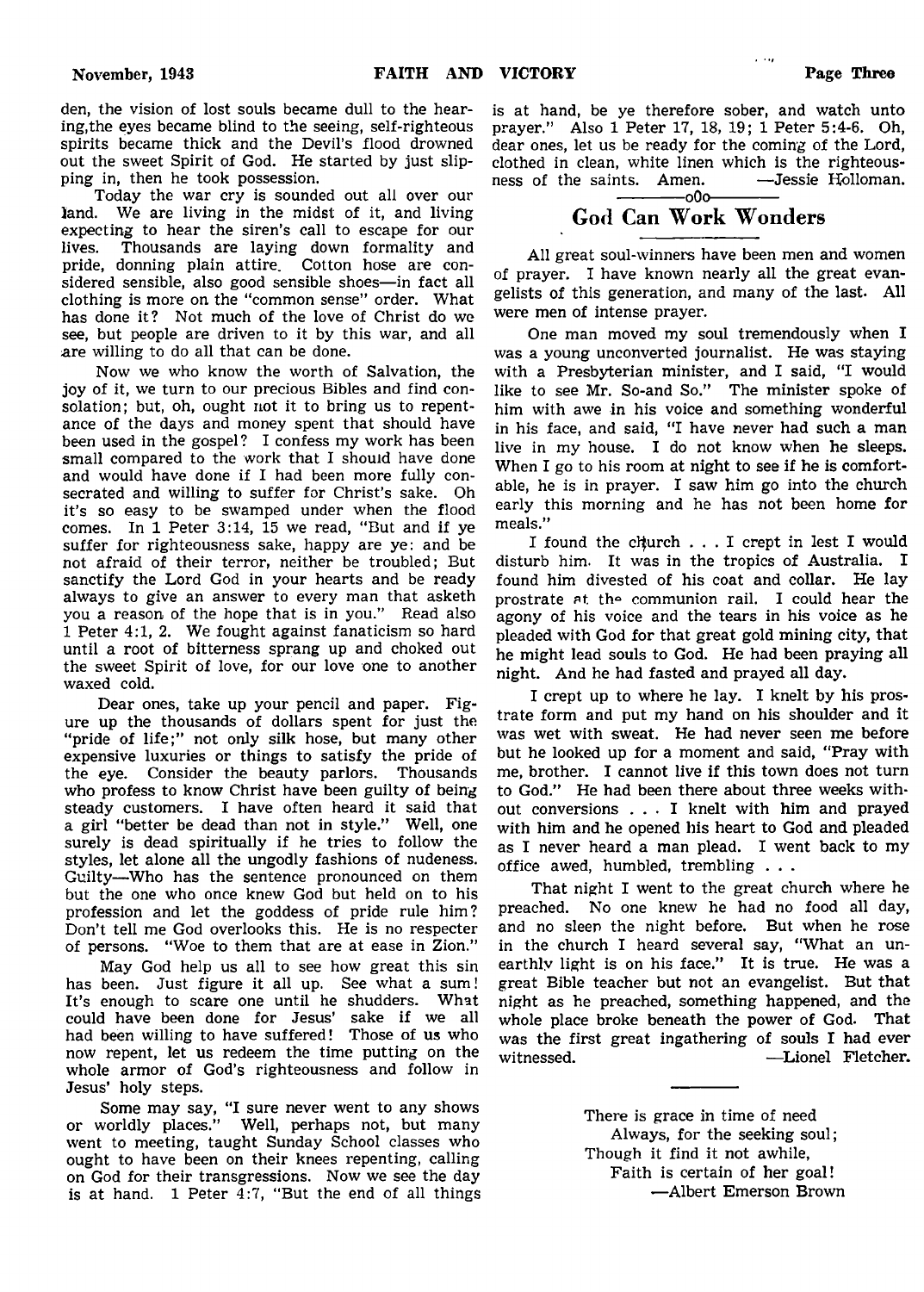## " FAITH AND VICTORY"

#### 16 PAGE HOLINESS MONTHLY

This non-sectarian paper is edited and published each month (except August of each year which is Camp-meeting month, and we omit this month to attend these meetings) by Fred Pruitt, assisted by Mary A. Pruitt, and other consecrated workers at FAITH PUBLISHING HOUSE, 920 W. Mansur Ave., Guthrie, Okla.

(Entered as second-class matter June 30, 1930 at the Post Office at Guthrie, Oklahoma under the act of March,<br>3, 1879.) --SUBSCRIPTION PRICES--SUBSCRIPTION PRICES-

Its motto: Have faith in God. Its object: The glory of God and the salvation of men; the promulgation and resteration of the whole truth to the people in this "evening time" as it was in the morning Church of the first century; the unification of all true believers in one body by the love of God. Its standard: Separation from the world and entire devotion to the service and the will of God. Its characteristics: No discipline but the Bible, no bond of union but the love of God; no test of fellowship but tho indwelling spirit of Christ; and separation from all human organizations—such are not authorized in the Word of God.

This publication teaches salvation from all sin, sanctification for believers, unity and oneness for which Jesus prayed as recorded in John 17:21 and manifested by the apostles and believers after Pentecost. By God's grace we teach, preach, and practice the gospel of the Lord Jesus Christ, the same gospel which Peter, John, and Paul preaehed, taught, and practiced; including the Divine healing of the body. James 5:14,15.

Through the Free Literature Fund thousands of gospel tracts are published and sent out free of charge as the Lord supplies. Cooperation of our readers is solicited, and will be appreciated in any way the Bible and the Holy Spirit teaches you to do or stirs your heart. " Freely ye have received, freely give." Read Exodus 24:2; 1 Chron. 29:9; 2 Cor. 9:7; and Luke 6:38.

Free-will offerings sent in to the work will be thankfully received as from the Lord and used in the furtherance of the gospel work as God directs unless otherwise specified. All personal checks and Post Office Money Orders should be made payable to Fred Pruitt, or to

> FAITH PUBLISHING HOUSE 920 W. Mansur Ave., Guthrie, Oklahoma.

> > - 000 -

High Point, N. C.-Dear Bro. Pruitt: I send greetings in the precious name of Jesus. 'I would have enjoyed being with all of you at the Hammond, La. campmeeting. I thought about and prayed for the meeting and trust that it was a success for the Lord and a rich feast for your souls. The Lord has done wonderful things for me, and healed me of an awful continued cough and heart dropsy. The swelling is gone. That smothering which kept me from lying down and sleeping is gone. I can lie down and sleep now. Also that scaley itching condition of legs and feet is gone. I could scarcely walk any distance, but now can walk two or three miles. I thank and praise the dear Lord for what he has done for me and thank the dear saints for their prayers for my healing. Continue to pray for wife and me, that we io the will of the Lord in all things. Your brother in the Lord for the spread of the truth, Ashford Newell.

## *Editorials*

With each paper of this issue of "Faith and Victory" we are inserting a self-addressed envelope and a "Three Months" Subscription blank with prepared places for twenty names and addresses for you to fill in and return to us with one dollar. Send five cents extra in postage to care for the mailing of the premium to you. You are invited to choose any one of the eight articles listed on the blanks as a premium for the twenty names and addresses.

We shall appreciate your prompt response to this offer as we are anxious to get the gospel to as many as possible during the three winter months when people do more reading than at other times. Many of those that were sent in last year on the three months offer have become regular subscribers to the "Faith and Victory" paper. If we keep busy doing something for the Lord and precious souls, we shall keep our own souls saved and ready for His appearing.

This offer will expire November 15, 1943 and there will be no more three months subscriptions offered after that until another year. Let each one begin at once, and get your subscriptuions in early so they will be ready to begin with the December issue. If your subscription comes in later than Nov. 15th we will have to begin them with the Jan., 1944 issue.

The regular subscriptions have increased more than a third in the last year and we are expecting, by your cooperation, that a much larger increase will be made during the coming year. All the workers here in the office will be looking for your list of twenty names. Let us all move in the fear of the Lord and be a worker together with Him.

The Lord has been supplying us with some more workers in his print shop. Bro. Merrill Williamson, a young man from Louisiana has come up here to help in the work. He was in the army stationed in a camp in Michigan. He became convicted of his sins and prayed through and was born from above and by the spirit of God was made a new creature in Christ. After he got saved he did not want to go on in the war to fight and to kill so he did much praying to the Lord for deliverance and requested prayer of the saints. The army doctors seemed to have found a defect in the ear drum and it was not long until they gave him an honorable discharge from the army. He is now giving his services to the Lord in the great battle against sin and evil of every kind. The Lord will supply his " Print Shop" with workers even if he has to have the officials find something wrong so they can be loosed and free for his service. His home was formerly in Louisiana near Loranger. His parents live there and are saints in the evening light. Bro. Merrill was reared by Christian parents and taught the true way. He is good help in the office work and is satisfied and happy in the Lord.

Sister Rosella Slifer whose home is in Pennsylvania has also joined the office force and is helping nicely in the work. She is a precious Christian girl and is glad to be helping put out the tracts and papers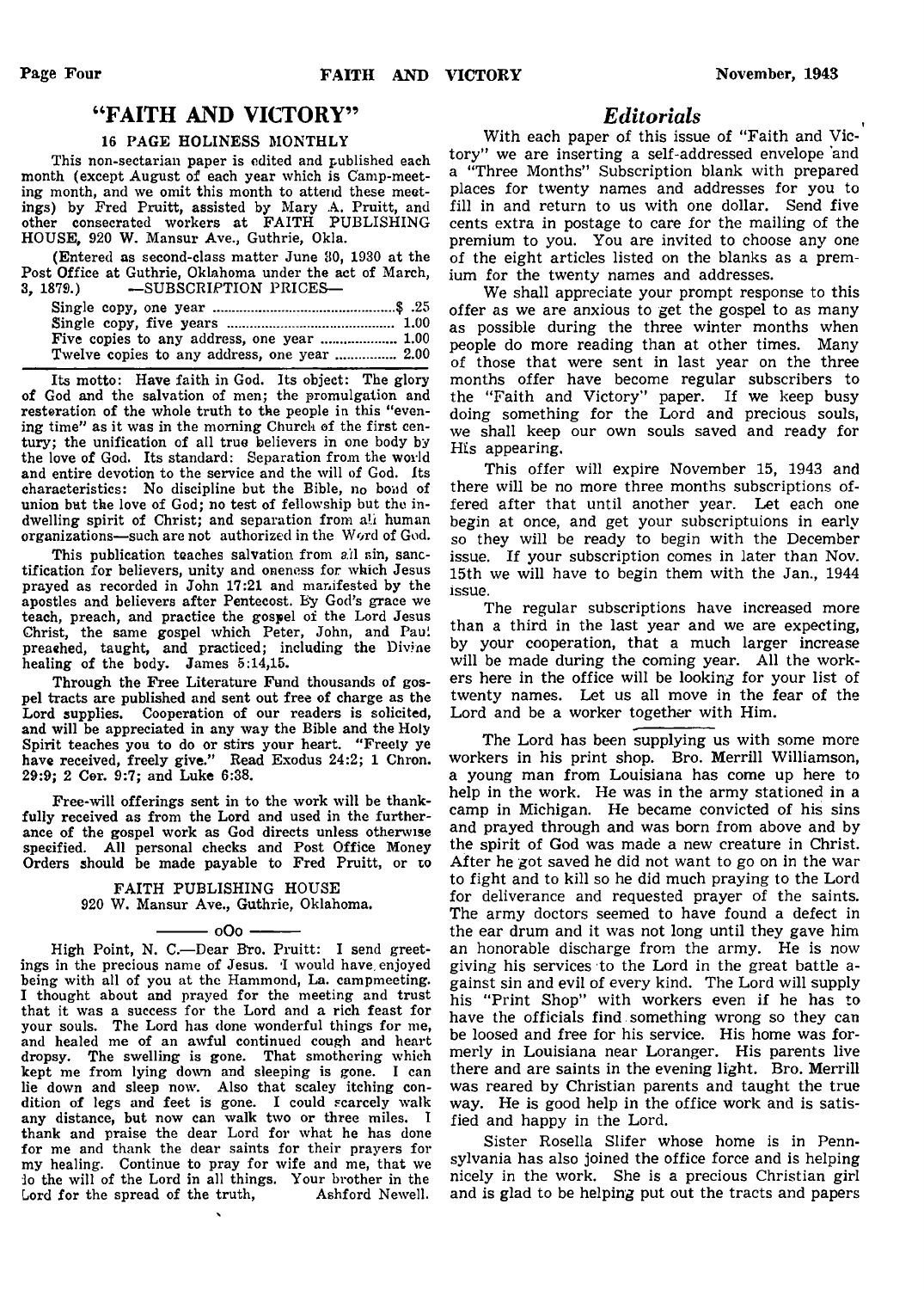and sending out the gospel by the printed page. However, she is not giving her full time to the work as she does nursing work at the old people's home during the night hours. She is making good in the work and we do appreciate her services. I am sure the Lord is blessing her as she seems to be so contented and satisfied.

We truly appreciate all of these young Christian workers as they are all so devoted to God and so willing to give their time and services to God, instead of bothering themselves about the big wages that so many are getting in the defense plants. Surely by these sacrifices they are laying up much treasure in heaven and their souls are growing and prospering. There are five workers in the "Lord's Print Shop" besides wife and I and others of the Church here who help when rush work is on hands. The packages of tracts, booklets, and papers are being printed and sent out every day and much lasting good is being done. We do appreciate all of those, who by sending offerings are workers together with God in getting this Gospel to men.

#### $-\theta$ J. ᢒ--0- $\sim$

I have heard some say that a fanatical minister or fanatical spirits possessing professed saints can cause more grief and do more damage in confusing and causing weak saints to backslide than a compromising minister or spirits.

I am aware of the fact that a fanatic can do much damage and cause much grief, but usually their damage is not so far-reaching, neither does their work bring so many souls to destruction as *a* clever compromising minister or spirits, which gradually bring a host of souls to ruin, for they are hard to discern at the first, for they cover with a soft lovey, lovey spirit which slyly and surely brings an abundance of grief to the righteous and destroys a multitude of souls in the end.

The fanatic generally does his storming and stout fleshly actions branding the righteous as evil, causing grief and trouble and if he cannot take charge of things, he will get off somewhere with a little bunch of frightened sheep and fleece them, trying to make them believe that he and his little bunch are the only ones en route for heaven, causing some to be lost or go along with half starved souls. But he cannot and does not take a host of souls to destruction. Other fanatics may jump about and work into some congregations as a fowl on a branch and cause grief and confusion for a while, but will soon (if the pastor and congregation stand true to God) have to hunt for green pasture and what influence they have will soon die.

On the other hand, a compromising minister has a much broader and riper field on which to work, and with his sly, cunning, lovey spirit will fool many that are weak in the faith and others who are in some ways beginning to love the world. Though some ways beginning to love the world. it may take him many years, he will succeed in dragging a multitude of souls to ruin. The natural man is subject to vanity and the compromiser will flatter and blarney those he cannot get in any other way. One will have to be dead indeed unto the world and

the self life if he keeps immune from receiving honor of man and feeling good when flattered by these prominent, compromising preachers.

#### $0 - 0 - 0 - 0 - 0 - 0$

There are some who use or refer to the seven churches in Asia, spoken of by John the Revelator, to prove that there is sin and division in the church of God. Because most of these churches were slipping back and some had evil workers who had crept in among them or had backslidden in heart and were counted as some of the church, does not prove that there was sin or division in the Body of Christ, which in reality is the church. The body of Christ, the church of the living God which is made up of bloodwashed, redeemed souls, has no sin in it. It is without spot, wrinkle, or any such thing. (Eph. 5:27). This blood-washed throng of believers in the world today make up the real church of God, the exclusive church or body of the Lord, which is separate from the world and all worldly man-made churches (so-called). Even today where the divinely organized church of God or body of Christ is meeting together there may be some who will backslide in heart and cause trouble and grief for a season, and other cunning, crafty spirits surrounded by flesh may creep in and deceive unwary souls for a time and bring much grief, but thev are not of the true church. They belong to the crafty workings of Satan—fowls of the air that are lodging in the branches of the kingdom, but not of the kingdom. (Luke 13:19; Mark 4:32). The revealing of the backsliding and evil works of anostatized or fowl spirits working among the children of God is a tremendous warning today to the overseers or pastors of the different flocks to be on their guard and to root out or keep out. by the help of the Lord, all wrong spirits that the flocks of the "Hblv One" be not grieved and defiled with error and the wrath of God come uoon the whole body. God sets the members in the body as it pleases Him and those whom he sets in as overseers or pastors have a great responsibility before God to yield to God and work with Him to keep the body clean and protect the sheep and lambs from ravenous wolves in sheep's clothing that the whole body may be presented to God as a chaste virgin full of the fruits of the Spirit.

Christmas post cards are 15c per doz., postpaid. Box of 21 DeLuxe Christmas Folders with envelopes, S1.00 per box, postpaid.

1944 Scripture Text Calendars 30 cents each, four for \$1.00 or 9 for \$2.00, postpaid.

## ASSEMBLY MEETING NOTICE

The Hammond, La. Assembly meeting will begin on Friday night of November 26 to continue over two Sundays or longer as the Lord leads. All saints and lovers of the truth are invited. For information write to Bro. and Sister Ray Key, Box 370, Hammond, La., or to Max Williamson, care of Postoffice, Hammond, La.

#### **MEETING REPORT**

Meeting was held at the Watson School on the fourth Sunday in July. The Lord blessed in the meeting, for which we give him all the praise. Three followed the Lord in baptism, after which ordinance meeting was held.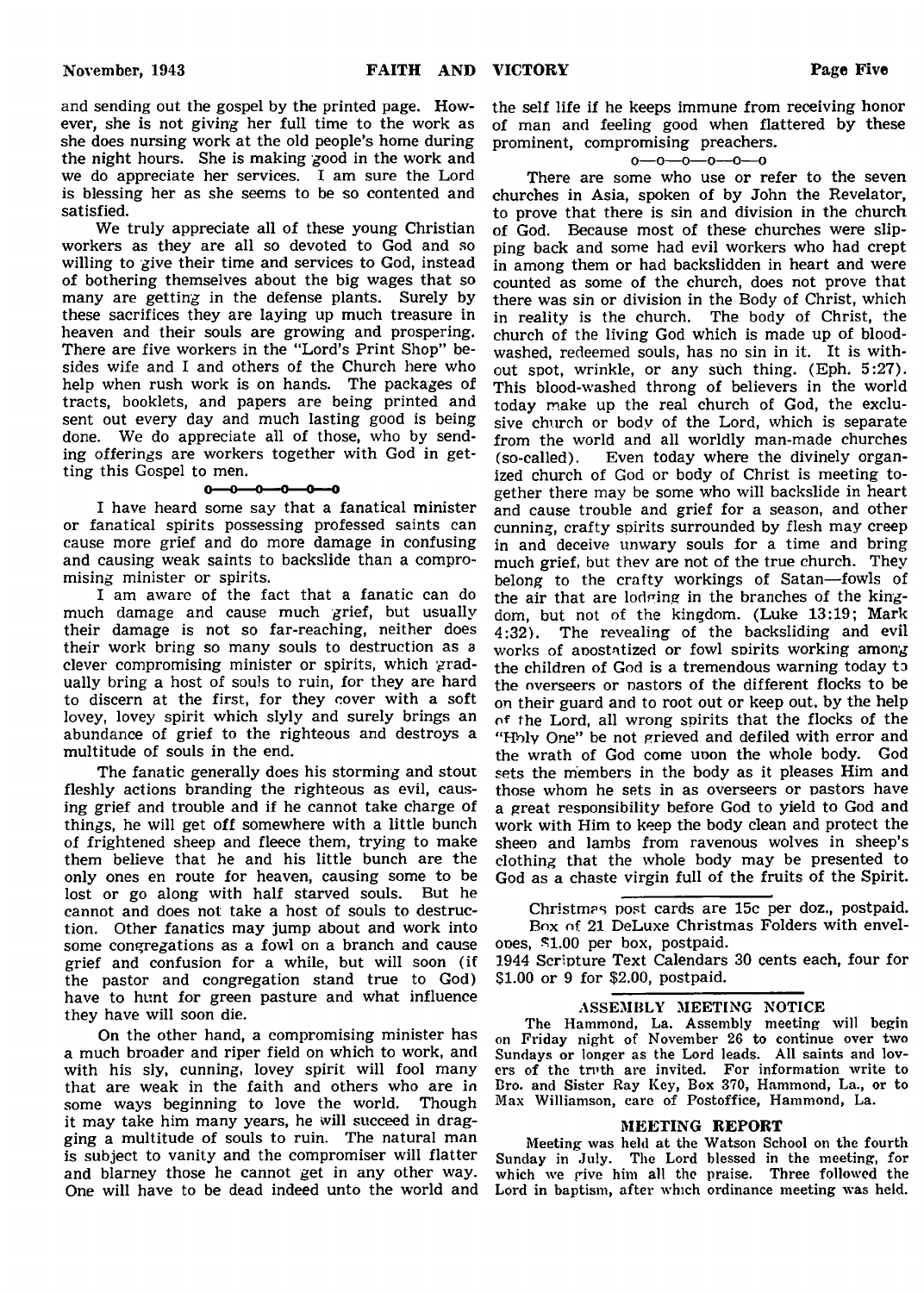Ministers present were Bro. W. H. Knight of Tulsa, Okla. and Bro. Richardson of Hoffman, Okla. Some saints from Mounds and Okmulgee were with us on Sunday. We all rejoiced in the Lord. Lizzie Murdock. all rejoiced in the Lord.  $-000-$ 

## Genuine Heart-Felt Prayer

About 1657 John Bunyan, author of "Pilgrim's Progress," was brought before Judge Hale, chief justice of the King's Court, to answer certain charges against him. One charge was that he violated the rules of the Church of England by refusing to use the common prayer book. Bunyan replied that he prayed with the spirit, not by the common prayer book, for its printed prayers were made up by other men and not by the motions of the Holy Spirit within one's own heart. He also declared that as to the Lord's prayer (Matt. 6:9-15) there were very few that could say the first two words of that prayer as to call God their Father by experiencing the reality of a new birth in Christ.

I would that every Christian would read "Pilgrim's Progress," for it is the most wonderful book, second to the Bible to encourage the saved to press on to the holy city. It is also a powerful message to the unsaved.

When Jesus prayed and struggled with God in Gethsemane, he had much more to pray about than the short Lord's prayer. Our own daily experience and battle against unrighteousness may differ in many ways from that of others, and it would be deception and untruth for you to pray the same prayer or words that someone has printed in a book or hymnal. That would be the author's experience, and not yours at all.

It is a delusion to think that the only place to get in touch with the Lord to commune or pray is in some cathedral, temple, or church building. Sincere heart-felt prayer coming from within the depths of your soul telling of your own personal experience and need and request for help to others in need of salvation and healing of body, is as a sweet smelling savor to God and prevails with Him. "Continuing instant in prayer" (Rom. 12:12) indicates that prayer (speaking to the Lord) is a blessed privilege and opportunity at any moment, day or night, at work, at home, or anywhere one happens to be. One need not stop his work to offer up a sensible needful prayer; nor set a date or place to pray. One can get in touch with the Lord God even in rushing, busy moments, or when conversing with someone. One should be prayed up at all times and living in touch with him to the extent that he could contact God in times when the need is urgent. A burden for the needy, aged, afflicted, and unsaved that one may meet on the streets, in hospitals, or sanitoriums gives one a deep sense of the need of instant prayer.

Ceremonial, formal prayers read from a book are disgusting and dishonoring to our Lord. He denounced such as "vain repetitions" (Matt. 6:7). The same old form of prayer that one hears over and over again among many sects avails nothing with God. A full-gospel Christian has no need of a prayer book or a string of beads (rosary), for our Lord is pleased

to hear his servants use wisdom and understanding by carefully weighing their words of prayer that they be not idle words (See Eccl. 5:2). The prayers of Christians should be motivated by the Holy Spirit. It is not the length of prayer that always counts with God, but the sincerity of the heart of the one who prays. Paul said, "I will pray with the spirit, and I will pray with the understanding." 1 Cor. 14:15. A sanctified Christian whose daily life is dedicated to the perfect will of God has far more to express in heart-felt prayer than others. He has much to praise the Lord for— the daily blessings of a close walk and communion with Christ, which may differ as the days come and go. Many are his victories over temptations and sore trials.

It would sound so foolish for a child to express its love to its mother by repeating the same words each day, for it naturally and essentially will have new incidents to narrate of its experience day by day.

Recently a young man who had separated himself from a sect which had kept him in darkness or ignorance of true Bible salvation in this life, still thought he had to pay a minister to do his praying for him. Commercialized prayer is an abomination to God, for "blind leaders of the blind" are more interested in the money they exact from those whom they pray for than for the need.

Many professing Christians do not pray, and do not know how to pray. They seem to think the minister is paid to do that for them. Certainly, no one can ever hope to know God unless he knows how to pray. In time of distress and great need anyone can cry for help. Even so, when a sinner realizes his miserable lost condition, he can pray, if it is nothing more than, "God, be merciful to me, a sinner."

Naturally, those who have repented and been born of the Spirit of the Lord learn and fervently love to pray their own personal prayers from their heart emotions. It is as natural for a true Christian to commune with his heavenly Father as it is for a child to commune with its earthly parents. Those who separate themselves from the sins of this old world to follow the Lord are able to pray for the Holy Spirit is with them and in them to reveal and teach them the things of God.

Through answered prayer the saved realize amazingly great is the priceless value of full salvation and righteous living that makes it possible for the humble child of God to definitely know the reality of the Lord who has things in store for him so much more beautiful than anything this perishing world has ever seen or ever will see (John 14:1-3). This same Jesus wishes to keep in daily touch with his redeemed ones, and he wants to hear from them often through prayer and meditation motivated by daily holy living. — John H. Griffith

## Prayer Meeting Dies Horrible Death

Mrs. Prayer Meeting died recently at the First Neglected Church on Worldly Avenue. Born many years ago in the midst of great revivals, she was a strong, healthy child, fed largely on testimony and spiritual holiness, soon growing into world-wide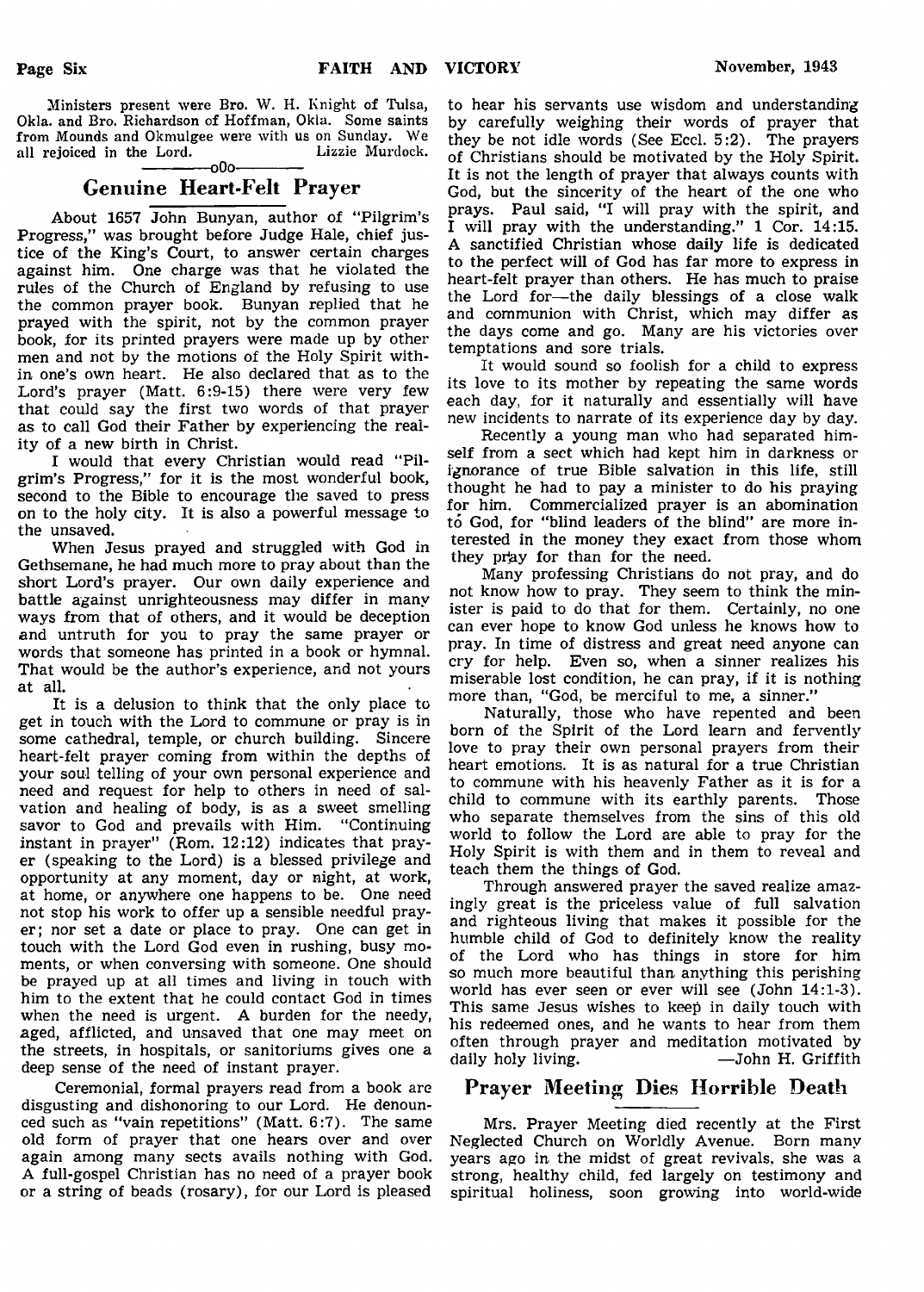prominence, and was one of the most influential members of the famous church family.

For the past several years Sister Prayer Meeting has been in failing health, gradually wasting away until rendered helpless by stiffness of knees, coldness of heart, inactivity, and weakness of purpose and will power. At last she was but a shadow of her former happy self. Her last whispered words were inquiries concerning marts of trade and places of worldly amusements. Her older brother, Bro. Class Meeting, has been dead for many years.

Experts, including Dr. Works, Dr. Reform, and Dr. Joiner, disagreed as to the cause of her fatal illness, administering large doses of organization, socials, contests, drives, and religious education, but to no avail. A post mortem showed a deficiency of spiritual food, coupled with lack of fasting, faith, heartfelt religion, shameless desertion, and non-support were contributing causes. Only a few were present at her death, sobbing over memories of her past beauty and power. Carefully selected pallbearers were urged to tenderly bear her remains away, but failed to appear. There were no flowers. Her favorite hymns, "Amazing Grace" and "Rock of Ages" were not sung. Miss Ima Modern rendered "Beautiful Isle of Somewhere," but none had any idea where this fancied isle might be. The body rests in the beautiful cemetery of Bygone Glories awaiting the summons from above.

In honor of her going the church doors will be closed on Wednesday nights, save on the third Wednesday of each month, when the Ladies' Pink Lemonade Society serves refreshments to the members of the Men's Handball Team.  $-$  0O0  $-$ 

## Whom Do You Love?

"If ye love me, keep my commandments." John 14:15.

It seems that the bulk of souls are being destroyed today by the love of the world in their hearts. In 1 John 2:15 we read, "Love not the world, neither the things that are in the world. If any man [any man or woman] love the world, the love of the Father is not in him."

Most of them love the world so much that they never get really saved from it, and others allow it to creep in after having been washed in the blood and become like the sow that was washed and returned again to her wallowing in the mire, or the dog that eats again that which he had vomited up. (2 Peter 2:22). This is a very sad condition for any one to get into and if saints will watch and will not receive the thoughts of Satan, but resist them and draw nigh unto God He will keep them from fleshly lusts (1 Peter 2:11) and worldly lusts (Titus 2:12) and preserve them blameless and spotless before him at his coming.

It seems that those saints who are letting some of the love of the world in can always find a compromising minister who will sympathize with them. If their weakness is dress, he will tell them that little

things like that do not matter. But the sacred word tells us that "Little foxes spoil the vine."

The command of God is so plain, telling us not to be conformed to the world  $(Rom, 12:2)$ ; yet many will allow the enemy to put thoughts into their minds that it does not matter if it is just a little. Dear saint of God, a little conforming to the world will soon call for more and the world in time will claim its own. Your soul will become darkened as so many have already and you will be going on conformed to the world and dishonoring Christ with a profession.

Some one may say, "What do you mean by being conformed to the world?" Webster's definition of conform is to "Make like; to bring in harmony or agreement, as with the customs of society; to harmonize, to adapt." When saints begin to agree with and adapt the customs of the worldly society in slang speech, in revelry, in going to picture shows, in fads and fashions of dress, such as short sleeves and short skirts, low necks, bobbed hair, painted lips and fingernails, adorning with laces, gaudy ribbons, neck ties, and any other unnecessary article of dress or adornments, such as gold, pearls, and costly apparel to make a show, they are conforming to the world and breaking the commandments of the Lord and the apostles and their teachings and instructions of the family of God.

Some one may say, "These things are not in my heart." It would be just as reasonable for those who tell lies to say, "The lying is not in my heart." Your heart is the seat of your affections. If you were dead to the world (Col. 3:1, 2, 3) you would have no desire for the things of the world, neither would you have any wish to conform to the worldly-minded to shun the reproach of the cross.

If saints want to please the Lord they should not dress their children contrary to God's word. Their little girls should not be dressed with worldly adornments, short sleeves, and short dresses, making them bare and immodest, instilling pride in their hearts and worldly conformity. Neither should their boys be dressed with bare arms and legs or any immodest qpparel which would set a bad example. The scriptures tell us to bring them up in the nurture and admonition of the Lord. (Eph. 6:4).

The professed saint in the pew or the woman in the pulpit with immodest short skirts, bare arms, bobbed hair, painted lips and finger nails belongs to Satan's family and is of the world, no matter how nice she may appear or how many good works she may do or how well she may preach, or what good things she may say; for by professing to follow Christ with such a display of worldly conformity, she disgraces Christ and brings reproach upon the cause of God and all of his true followers. All who conform to the world in smaller degrees are in the current that will gradually but surely in time wreck their salvation and cause others to follow this wrong example and lose their souls also. Jesus told his disciples, "Ye are not of the world even as I am not of the world." Paul in 1 Timothy, second chapter teaches against all worldly conformity and adorning. Peter does the same in 1 Peter, third chapter. These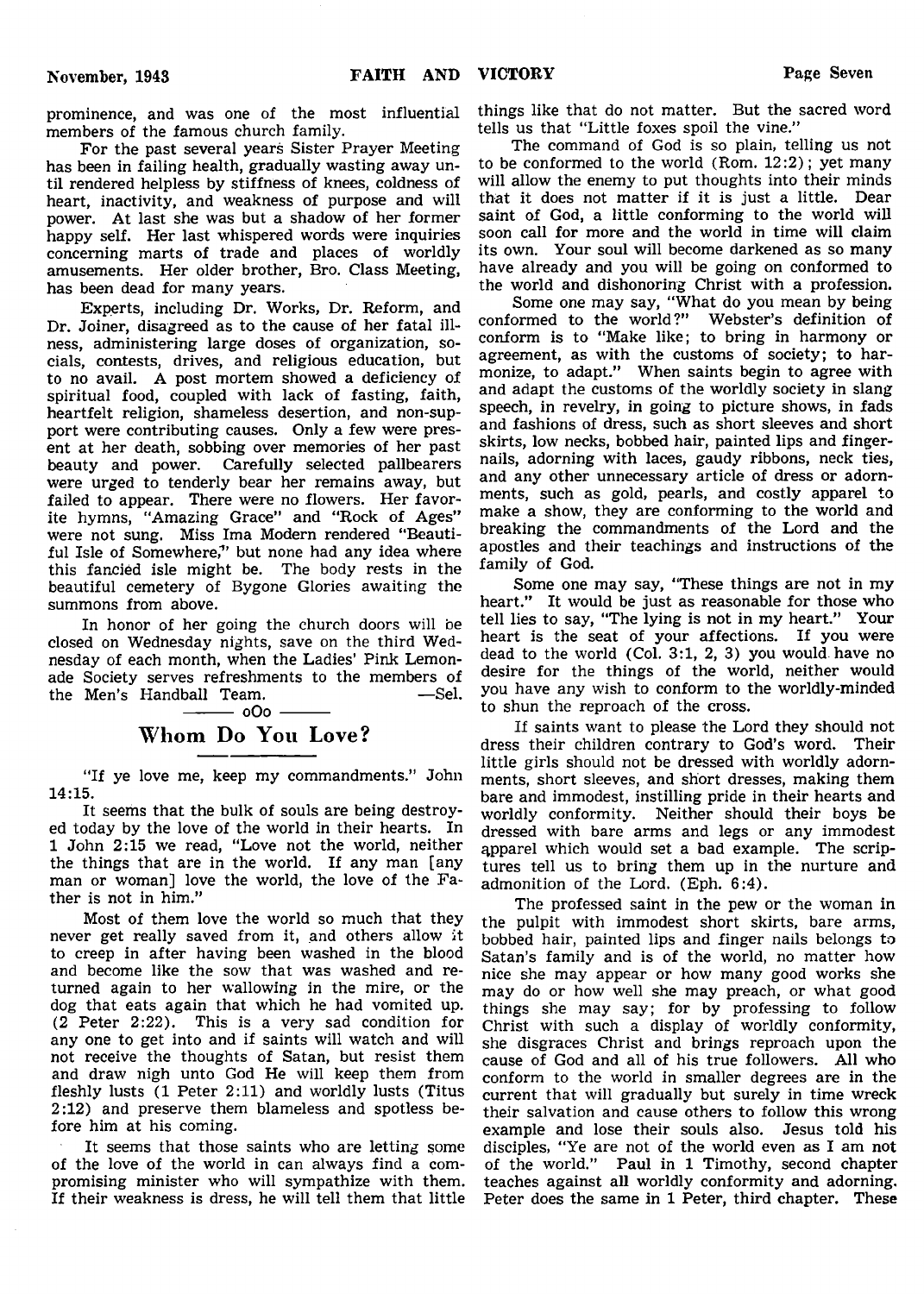two leading apostles clearly teach the saints against such and we know that all scripture is given by inspiration of God and it is profitable for doctrine, for instruction in righteousness (2 Tim. 3:16). We as saints should be careful to obey the teachings in every way. Those who become indifferent about it and conform to the world in different ways prove to God and real saints that they do not value their salvation very much. By doing such things they are failing God and will not be chosen in the judgment day to dwell with him in the glory world, but they will awake up to the fact that their names are written in the earth. They will perish and go down into torment and everlasting burnings where the worm (soul) dieth not and the hell fire burnings are never quenched. Fred Pruitt.  $-000$ 

## Look Beyond Earth and Self

Most of us are reaching for a higher power, that something that gives us faith in ourselves and our fellowmen. Of our own selves we can do nothing, but we can do all things through Christ who strengtheneth us. Phil. 4:13.

The prodigal son went into a far country (sin) and wasted his substance (talents, time, etc.) with riotous living. When he was faint he even fed unon the husks that unclean things partook of, but that didn't satisfy. When he came to himself, he said. "I will arise and go to my father." He arose and went to his father. By obeying his better impulse, he was lifted up even to the eternal. Because when he was yet a great way off his father saw him and had compassion and ran to meet him and kissed him. The son said to him. "Father, I have sinned against heaven, and in thv sight, and am no more worthy to be called thy son." But the father told the servants to bring the best robe (righteousness) and nut it on him for his son which was dead (spiritually) was alive again, he was lost but was found. They began to be merry. (Luke 15:11-25). There is more rejoicing in heaven over one sinner that repenteth than ninety-nine just persons that need no repentance. "Strive to enter in at the strait gate, for many I sav unto you will seek to enter in and shall not be able." "The ungodlv shall not stand in the judgment nor sinners in the congregation of the righteous. For the Lord knoweth the way of the righteous; but the way of the ungodly shall perish." Psa. 1:5, 6.

—Mrs. Chas. Reese

## ------------- oOo------------- Training Children

"For I have told him that I would judge his house forever for the iniquity which he knoweth, because his sons made themselves vile and he restrained them not." 1 Sam. 3:13. "He that spareth the rod hateth his son, but he that loveth him chasteneth him betimes." Prov. 3:24. "Chasten thv son while there is yet hope, and let not thy soul spare for his crying." Prov. 19:18. "Train up a child in the way he should go, and when he is old he will not depart from it." Prov. 22:6.

" Withhold not correction from the child, for if thou beatest him with the rod he shall not die. Thou shalt beat him with the rod and shalt deliver his soul from hell." Prov. 23:13, 14. "The rod and reproof give wisdom, but a child left to himself bringeth his mother to shame." Prov. 29:15.

John Wesley's mother said, "The subjecting the will (stubbornness) is a thing which must be done at once, and the sooner the better. In the esteem of the world they pass for kind and indulgent whom I call cruel parents; who permit their children to form<br>habits which they know must be broken. The parhabits which they know must be broken. ent who indulges his child does the devil's work, makes religion impracticable, salvation unattainable, and does all that in him lies to damn his child, soul and body forever." No wilful transgression ought ever to be forgiven children without chastisement.

John Wesley says: "A wise parent should begin to break their will (stubbornness) the moment it appears." "From a year old make your child do as he is bid; if you whip him ten times running, let no one persuade you it is cruel to do this—it is not cruel to do it. If you fear God, how dare you suffer a child above a year old to say, 'I will do what you forbid,' or 'I won't do what you bid,' and go unpunished? Why do you not stop him at once, that he may never say so again? Have you no compassion for your child? No regard for his salvation or destruction? Why, disobedience is as certain a way to damnation as cursing and swearing. The will of a parent is to a little child in the place of the will of God. Therefore, studiously teach them to submit to this while they are children, that they may be ready to submit to God when they are men."

Never on any account give a child anything it cries for. For it is a true observation, if you give a child what he cries for, you pay him for crying, and he will certainly scream again. 'But if I do not give it to him when he cries, he will cry all day long.' If he does, it is your fault. For it is in your power effectually to prevent it, for no mother need suffer a child to cry aloud after it is a year old.

" Do not be always slapping the children and never use violent or terrifying punishment unless necessary. Take the rod; let it tingle, and pray God to bless it. Whatever is done should be done with mildness, nay, indeed, with kindness too, otherwise your own spirit would suffer loss and the child will reap but little advantage."

"Unite firmness with gentleness; let your children understand that you mean exactly what vnu say, and that your wishes are not to be trifled with. Be careful what company your children keep.

"Never suffer yourself to be amused by any immodest action."

A word of encouragement, occasionally, will accomplish much; but do not flatter or praise children to their faces. Train your children at an early age to pray. Take them alone with you into some room and there pray with and especially for them. This will make a lasting impression upon them. Above all, let parents be themselves what they wish their children to be.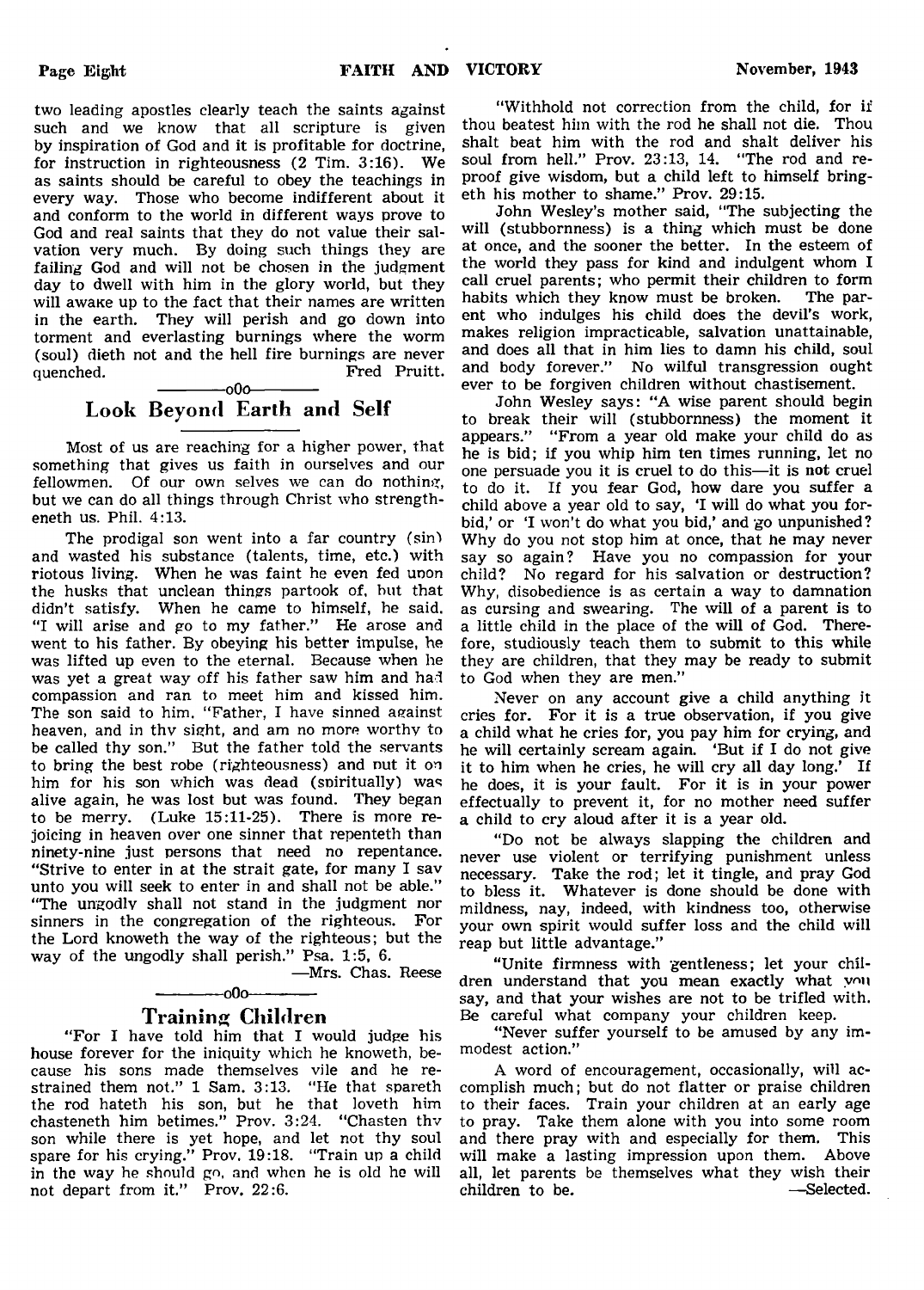# **Young People's Section**

## Help One Another

How often do we leave unsaid The word that should be spoken And leave undone a kindly act To heal a heart that's broken.

How often do we act as though We were the only soul Who lived upon this mighty earth And should enjoy the whole.

Oh, why should we, the human race Forget our needy brother And miss the blessings that come By helping one another? Selected.

## *Editorials*

Death is no respecter of persons. The human race, both old and young, are rushing onward to the grave, for "it is appointed unto man once to die." Since the old must die and the young will die, how wisely Solomon has admonished us to "remember now thy Creator in the days of thy youth" and make preparation for that appointment. Where is the person who does not believe that he shall die? And then consider how few are making preparation for that event.

Man's life "is even a vapour, that anpeareth for a little time, and then vanisheth away." It is "a wind that passeth away, and cometh not again." "He flieth as a shadow, and continueth not." "Our days are swifter than a weaver's shuttle." The certainty of death should destroy all pride of personal attainments, or personal beauty or appearance. How vain and foolish to be proud of these things, when in a little time all these will pass away forever.

Notice the words of another on this subject: "The certainty of death should cause you to make preparation for it. I wonder that man should act with so much wisdom in the affairs of the world and yet act with so much folly in the affairs of the life to come. If any great event is about to take place relating to your earthly concerns, you think much of it and endeavor to prepare for it, yet alas! you are thoughtless and careless with respect to the greatest of all events which can happen to man on the earth; an event, indeed, which removes him from the earth and dispatches him to the land of souls. You must die; and therefore, it is the truest wisdom to fulfill your mission, and stand in readiness for the change. You must grapple with the last enemy; and therefore, you should seek heart purity through Christ's atonement. You must cross the swelling floods; and therefore, you must get rid of your sins which, if not forsaken, will hang about you like a mill-stone, and prevent you reaching the shores of heaven. It is sin which gives death its sting. Give

up thy sins, and death will be disarmed of its terror. Seeing then thou wilt soon take thy flight into another state, it behooves thee to be in haste to prepare for it."

#### O—O---O---O—O—0

Bro. Hyrum Ray of the Guthrie congregation, who is working under C. P. S. authority was recently transferred from the hospital work at Ypsilanti, Mich, to a camp at Denison, Iowa. A letter just received from him says he is gaining ground in the Lord and desires to ever submit to the Lord's way. If he is not released soon, he expects to apply for work in another hospital. Pray the Lord to direct him.

#### $0 - 0 - 0 - 0 - 0 - 0$

Clark Porter, Jr., another young man of the Guthrie congregation, was assigned this past summer to a C. P. S. camp at Colorado Springs, Colo. Just recently while at the camp he accidently fractured a bone in his leg. Since he was unable to work, the authorities permitted him to return home for a period of seven weeks while his leg was getting well. He felt that his getting to come home on a visit was an answer to prayer. His leg is healing nicely.

-—L. D. P.

## Conscience Should Be Regulated

Conscience is like a watch— it may look right, and you may go by it on the assumption that it is right, and find that you have missed your train because it was all wrong, after all. The watch must be set by the sure time, and regulated from time to time as comparison with the chronometer shows it needs. The interval of the maltbie D. Babcock

#### "Except Henry"

In the home of a pious farmer there hung the well-known motto: "But as for me and my house, we will serve the Lord." The motto meant something in that house, for the farmer prayed daily that all might truly serve the Lord. The last clause fitted all the house except the oldest son, who persistently refused to be saved through Christ. One day the father and son were alone in the room where the motto hung. The father said, "My dear Henrv, I cannot and will not be a liar any longer. You. who belong to my house, do not want to serve the Lord. Therefore I must add to the words 'except Henry' : it hurts me to do it, but I must be true." The thought so impressed the boy that he gave his heart to God.

## $0 - 0 - 0 - 0 - 0$

Richwood, W. Va.—Dear- Bro. Pruitt and saints scattered abroad throughout the world, Greetings in Jesus' precious name. I am so glad he saved my soul from death. The spiritual death would he much worse than the physical death, I'm sure. God laid it upon my heart 16 months ago to lay my glasses aside and to trust Him, which I did. Praise God! I feel so much better in soul and body. My eyes seem much better and I can read fine print, sew, or anything else without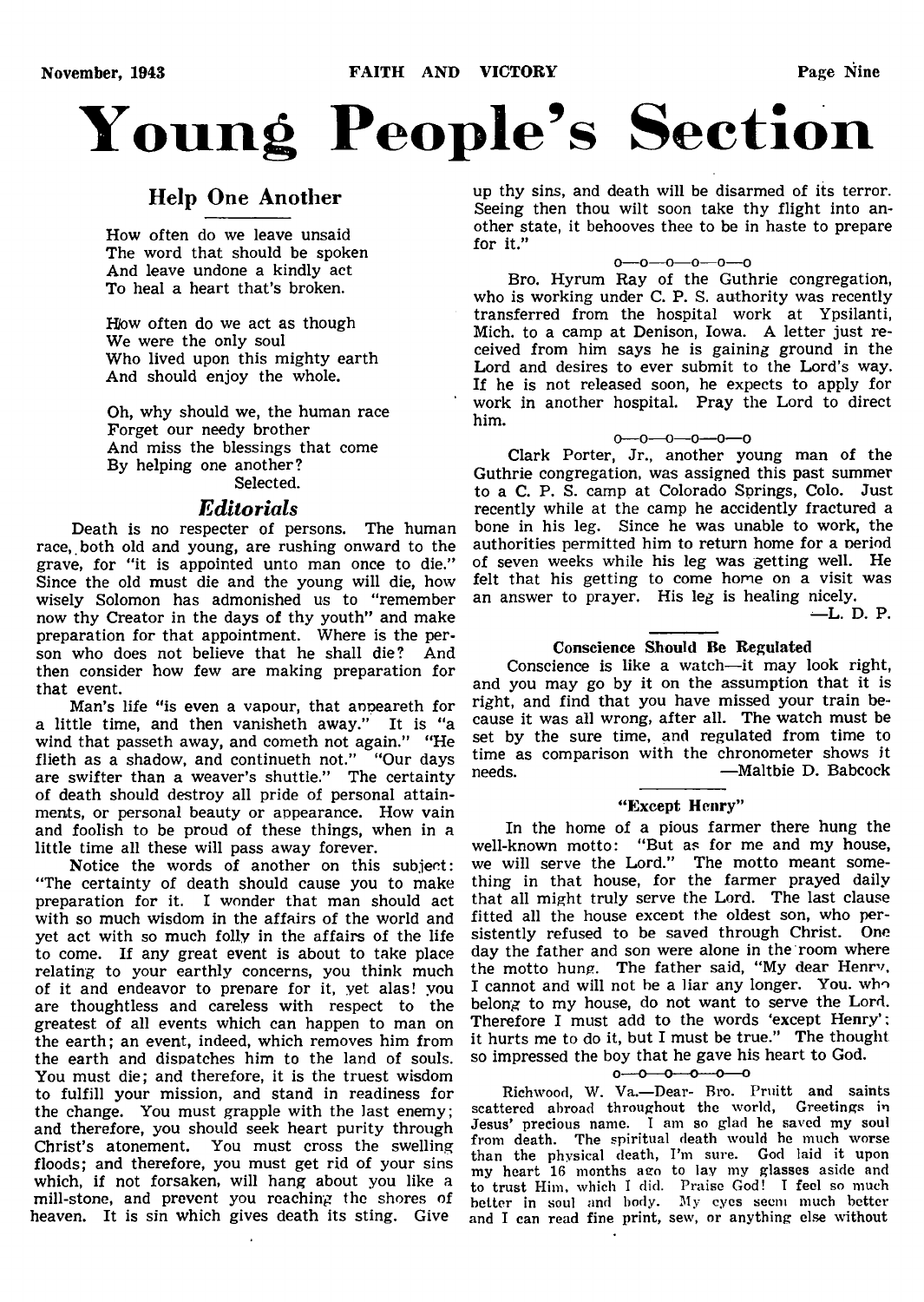the aid of glasses. The doctor said I was nearly blind in one eye.

I think the "Faith and Victory" paper is a wonderful paper, both for saved and unsaved. Remember me in your prayers. Your sister in Christ Jesus,

—Alice Elizabeth Hall

## $-000-$ A Broken Spirit

"The sacrifices of God are a broken spirit: a broken and a contrite heart, O God, thou wilt not despise." Psa. 51:17. Oh how precious in the sight of the Lord is a broken spirit. We cannot be of much service in this spiritual warfare if we are continually striving for our way. Isaiah 55:8, "For my thoughts are not your thoughts, neither are your ways my ways, saith the Lord." The will of man must be made subject to God's will oftentimes through heartaches and sad disappointments wherein the soul does cry. We think surely the Lord has forsaken us, but just keep holding on to God's unchanging hand and he will bring you out victorious with one more precious lesson learned which will help you in many more fiery tests along life's way. The Lord is only teaching you that His way is best in all things, and he only requires you to give yourself fully into His hands and then he can work with you as he pleases. When you come to the place where you can say, "Not my will but thine be done" in all things then can the Lord make you into a vessel of honour.

Jer. 18:3, 4, "Then I went down to the potter's house, and behold he wrought a work on the wheels. And the vessel that he made of clay was marred in the hand of the potter; so he made it again another vessel, as seemed good to the potter to make it." This is the condition of one whose will has not been broken. The Lord chooses us, (a little lump of clay) and begins to work with us that we may be made pliable in His hands but when we refuse to let him mold us according to His will then is the clay marred in the Potter's hands. How it must grieve the Lord when we consider his way too hard and again turn to our own way. In Matt. 21:44 we are told what will happen to such. "And whosoever shall fall on this stone shall be broken: but on whomsoever it shall fall it will grind him to powder." Let us now consider whether the Lord's way is too hard. There are two decisions to make: the one to accept His will or to reject it. If we make the first decision it will mean the crucifying of SELF, but in the end we will gain, eternal life. If we choose the latter, everlasting punishment will be our reward when the grim monster of death will claim us for his own. — Miss Ruby Ellen Doolittle

#### o—o—o—o—o—o

Faith Pub. House.—Dear Saints of God, May the Lord ever bless and keep you encouraged to serve him. I am thanking the Lord this afternoon for full and free salvation that brings such great peace, joy, and happiness to our never-dying soul. I know that we all have trials and are tempted in many different ways, and will be until we die, but the Lord is the only one who can help us out in time of need. I believe the more we learn to keep every thing committed into his hands and trust him instead of worrying so much about the things that we can't understand and which come up in our lives, we will get along much better and the Lord will be much better pleased with our lives. The Lord has promised to care for us, his children, and help us in every needed way. I believe he'll do just what he has promised if we will only let him. But I don't believe he can get glory out of doing so if we don't commit ourselves, all our problems, and everything we possess to him and just trust him to care for us in every way instead of worrying about things. When we are worrying we aren't trusting and when trusting, we aren't worrying. We just can't have the victory as we should, or be the encouragement to others we come in contact with if we are burdened down with worries. May the Lord help us to count him faithful and trust him with everything that may come up before us, and let us learn to lean on him. We have his promises to back us and we know he has all power both in heaven and earth. Praise his holy name. I'm thanking and praising the Lord this afternoon for complete victory in my soul. I desire your prayers that I'll ever be faithful and true to God above all things.

Your Brother in Christ, -Merrill Williamson  $0 - 0 - 00 - 0 - 0$ 

Sand Springs, Okla.— Dear Brother and Sister Pruitt, This morning I send greetings of love to all the saints in Jesus' dear name. I can still testify that I am saved, sanctified, and determined to live for Him at all cost.

Since we have but one life to live, and since we face a boundless eternity, it behooves us all to consider well what we are living for. As one observes that most people, especially the young people, are seeking earthly things—wealth, pleasure, position, and honors. They are always seeking something new and different, something that will bring pleasure; but I praise God that I have found out young in life that only true peace and happiness comes from living a consecrated life for Him. God's way is always best. Pray for me that I will ever be true.

I attended meeting in Tulsa the first Sunday in Oct. Bro. Ulysses Phillips was holding a meeting there. Very much encouragement was received. A few were there from other towns. I would like to remind everyone again that we still have young people's day at Tulsa on the fourth Sunday of every month. Would love to have all who can possibly attend.

May God bless you, is my prayer. Your young<br>sister in Christ, Miss Geraldine Hale. Miss Geraldine Hale.

$$
0\rightarrow 0\rightarrow 0\rightarrow 0\rightarrow 0
$$

United States Disciplinary Barracks, Fort Leavenworth, Kans.—Dear Mr. Fred Pruitt, brothers and sisters in Christ, I salute you, and may God bless you for your work in sending His word out to all the world. Even behind these prison bars His word is still going on. You may ask how it got here. Well, I think God has more power than man.

I have read many of your books as "God's Gracious Dealings," and I think it is a great book. It surely teaches how a man should live by faith. And "The More Abundant Life" and "A Religious Controversy" are also good. I've read many of your tracts. What I like to read is the paper, "Faith and Victory." The way things stand my money is tied up, as I'm serving time for leaving the army. My parents in N. Dak. would be glad to send you the cost of the paper if you will let me know what the cost is. [The paper has been sent.]

May God bless you and keep you alway. I wish you would write at once, for it surely is good to hear from Christian Brothers. Your brother in Christ, Ira L Fritz, Jr.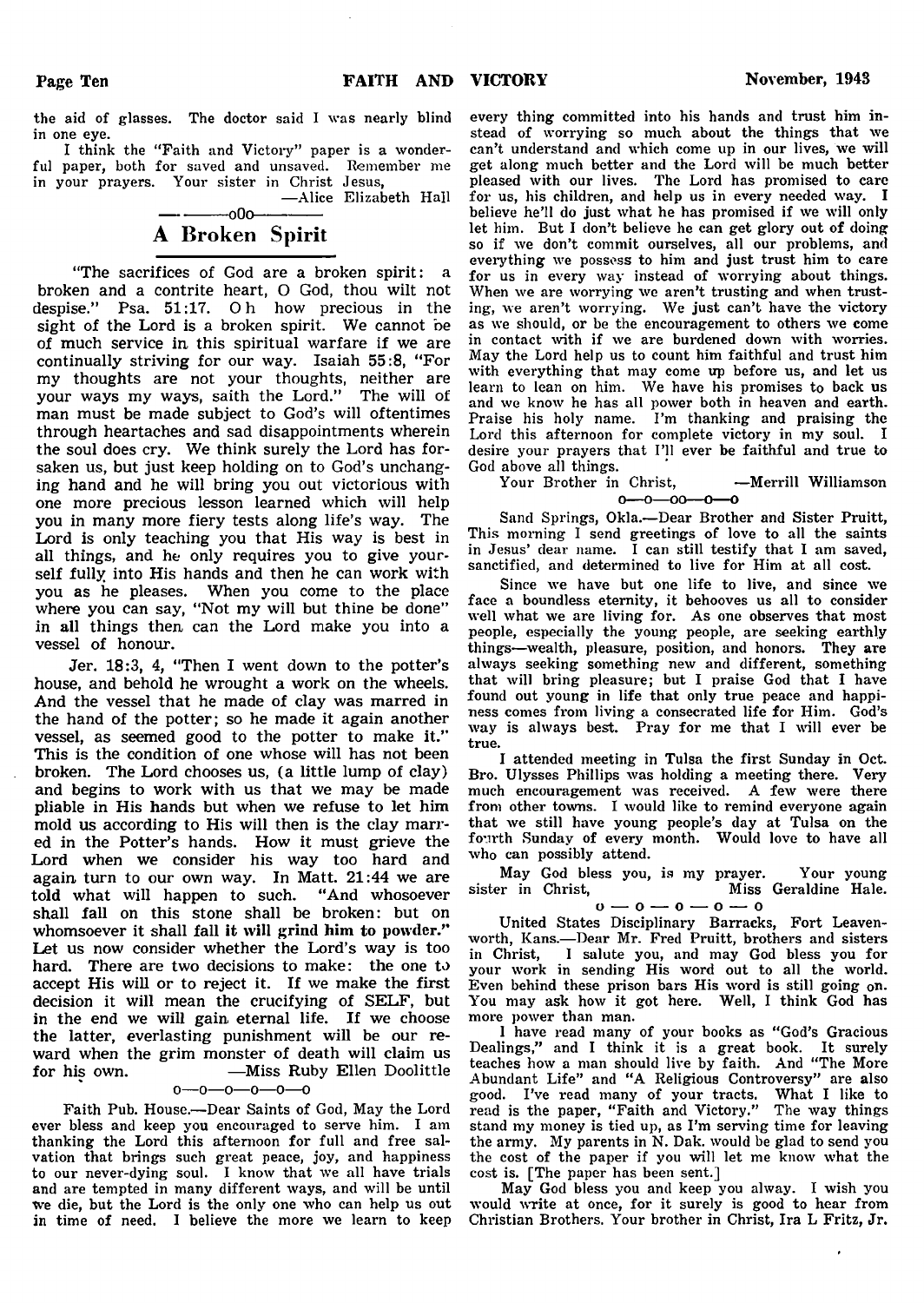Chicago, 111.—Dear Bro. and Sister Pruitt, Greetings to you and the dear saints at the publishing house in the name of our precious Saviour. Thanks be unto God for tne victory that He gives us through Jesus Christ our Lord. The Devil is surely busy trying the saints of the Most High. The Devil knows his time is drawing nigh. Here are some good wholesome scriptures that will help many who are going through. They are the word of God, and we know that God is not slack concerning his promises: Gal. 6:9; Matt. 24:13; Heb. 3:6, 14; Heb. 10:36; Heb. 12:3, 5; Rev. 2:10.

 $0 - 0 - 0 - 0 - 0$ 

Purdy, Mo.—Dear Brothers and Sisters, May the Lord of us all find you well and doing well. May God's richest blessings • be yours, is the prayer of your sister. This finds me still in the battle for the Lord. He has done so much for me and it seems I have done so little for him, but as I am now it is hard for me to do very much. I want the Lord to have his way with me. I am glad I took the strait and narrow way, for it is the Bible way. Sometimes we have to stand alone, without children, and brothers and sisters in the flesh, but God's grace is sufficient. I am isolated from the saints and cannot be in meeting. I receive much help from the paper. Remember me in your prayers.<br>A sister in Christ. Mrs. Stella Decocq

A sister in Christ.  $0 - 0 - 0 - 0 - 0$ 

Independence, La.—Dear Bro. Pruitt and Family of God, I'm sorry I haven't written sooner as I've felt impressed to write you my testimony and the Devil would always tell me I couldn't do that. But this morning I feel so fine in my soul that I'm going to defy the Devil and write the best I can. Monday morning I cut my thumb and finger quite bad on a potted ham can while fixing lunch. I went right to God and asked him to heal them and make them well so I could go about my household duties. On Wednesday I went with my husband who hauls lumber. To my great surprise, when we came home all of our dirty clothes had been washed and were hanging on the line. Praise God! The Lord laid, the burden on my brother and his wife to come and do my washing for me. I just cannot thank God enough.

I want all of you to pray for them that they may see more clearly how pure, clean, and holy we must live m order to reach heaven. Pray for me that I may always be humble and have grace to resist the Devil. All who want to can live for God and leave the pleasures of this world behind and lay up treasures in God's store house. My desire is to live for God. I know I've made mistakes and said things or acted in some ways not pleasing to God, but I would have a heavy feeling in my heart about it until I would cry to God and ask His forgiveness. I desire to be a light in my home before my husband and children. Your sister in Christ. Mrs. Alvin Carney Your sister in Christ, Mrs. Alvin Carney<br> $0$ -0-0-0-0-0  $\overline{a}$ 

## Paterson, N. J.—Dear ones in Faith Pub. House,

May God ever bless all of you in your work for the Master. There never was a time when the gospel in its fullness was more needed than now. I have been talking to the young girls where I work of the Lord. They are mostly Catholic, but they have seen my prayers answered every day, so they come to me and ask me to pray for the Lord to answer their prayers. Please pray that they will find the Saviour whom we have found so faithful and true to all who love and keep His commandments. I found one which had the same belief, so I took her the " Faith and Victory" paper. She gave me a dollar to send for the paper for her. I hope and pray the dear Lord will help in every way He sees best.

Yours in His service, Mrs. James Brooks

Alma, Mich.—Dear Bro. and Sis. Pruitt, Greetings to one and all in the name of our blessed Jesus, the one altogether lovely to His saints. We trust all saints there are having a good time in the Lord and that "all is well" with all of you. Bless the Lord! We find it sweet to serve the Lord from the heart and though our pathway may be filled up with trials and our cross somewhat heavy at times, yet there is a blessed comfort in the assurance that all is well with my soul. Like the song says, " Tho storms sweep o'er my trembling bark, And waves around me swell, Still this my ransomed soul shall sing, 'Tis well with me, 'tis well." Oh! yes, " Tho friends forsake and I alone the narrow way pursue, Thy grace dear Lord, I only ask My courage to renew." We know that some sweet day " we'll sing a sweeter anthem with unnumbered millions there, Glory, honor, and salvation in our home so bright and fair." Having this hope is worth more than all the wealth of this world and we humbly thank our God for the blood of Jesus that has brought this hope into our hearts.

Earl still preaches at the mission at St. Louis. Only a few come out to hear the gospel, but they flock to the popular houses which is the broad way. Our hearts are grieved and torn with the conditions that exist about us as it seems whichever way we look we only see Sodom and souls choosing death rather than life, and going down in despair. Our own loved ones are in this vast multitude and we only can pray and weep. Surely these are not days for mirth and laughter. How we miss the saints and camp meetings! tho I believe we can truthfully say we have been brought closer to Jesus and He sweeter to us during this time of isolation. We cannot go to Mt. Pleasant to meetings any more on account of gas rationing. We haven't seen B'ro. and Sister Parsons and family since last July.

I have a request to make, that you be agreed in prayer that the Lord touch and heal my throat that I might sing to the glory of God. I have been afflicted this way several months and I cannot sing except as the Spirit of the Lord especially comes and helps out. I would love to have this thing cleared up permanently. So pray! God bless everybody, Earl and Hazel Brown.<br> $o \rightarrow o \rightarrow o \rightarrow o$ 

Kansas City, Mo.—Dear saints, This is the first time I have ever written a testimony for the paper. I want all to know what the Lord has done for me.

I've been saved twenty-one years and walking in all the light God shines upon my pathway.

When my father died in 1931, I came to Kansas City to live with my sister who passed on in 1942, leaving me with no earthly companion.

My sister had a barber shop. One hot summer evening she fell asleep in the chair and I lay down on a bench to sleep. A snake came in under the screen door and bit me four times in my eye. That was July 23, 1941. I called on God as never before. I went to see an eye doctor who said I was poisoned from my head to my feet, and could not live long. I had misery for a year and ten months. I would walk the floor, and could not rest for my eye burned like fire. I took no medicine. My eye closed for ten days. When it opened it seemed decayed and had a bad odor. I applied hot towels and olive oil and prayed. The Kansas City saints were very good to me. They helped pay my room rent and prayed much for me. My eye looked like dried blood.

After a year my sister passed on, then I was alone. I was blind until Sept. 30, 1942. My face was covered with sores and a white skin formed on my eye. When it came off I saw double, things also looked unnatural. Folks made fun of me for I did not get myself dressed properly, etc., but the Lord helped me out.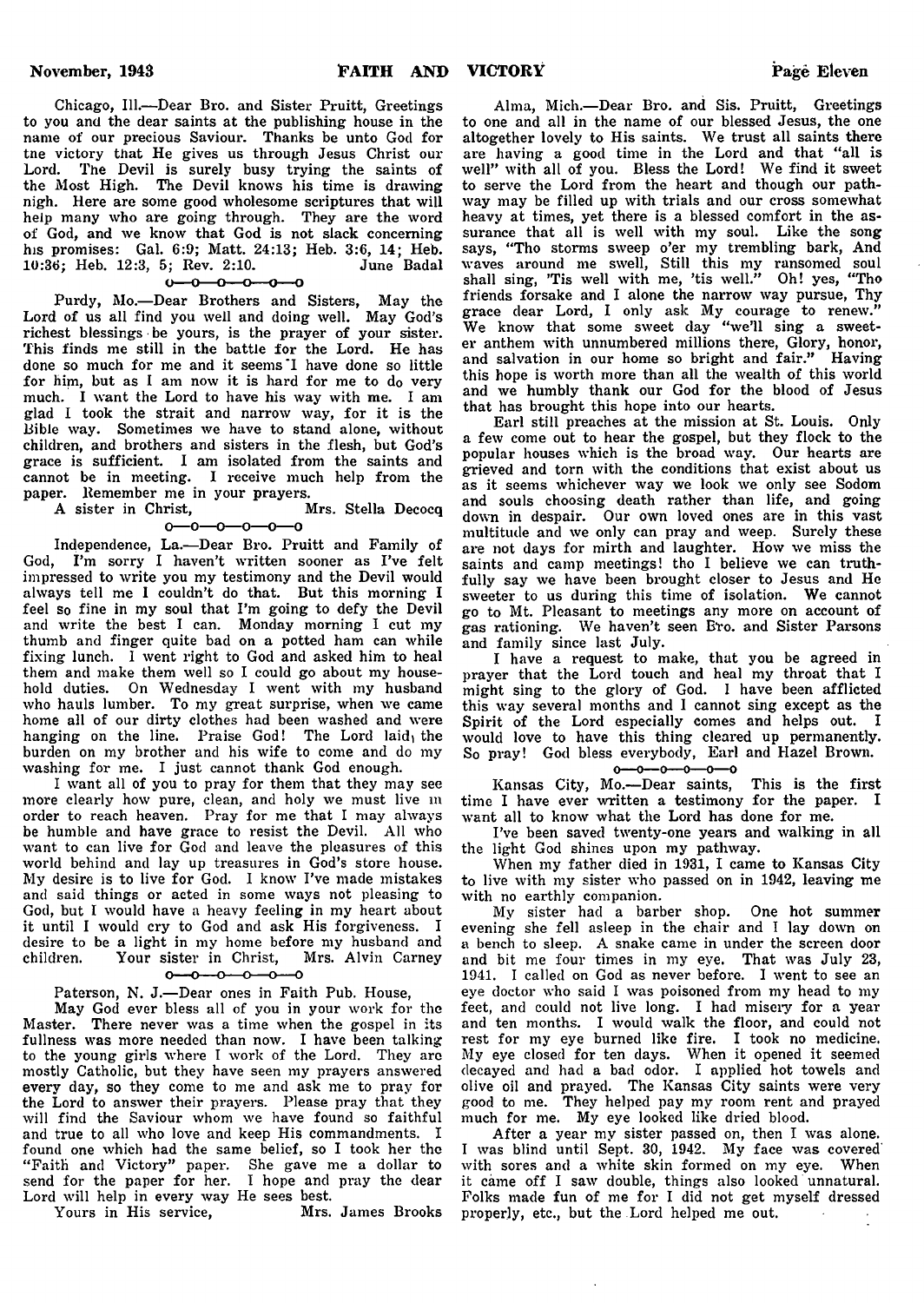My trial seemed to be about like that of Job. The saints at different places prayed for me and sent money. I earned a little by caring for two children two days a week. The saints encouraged me to trust God; telling me nothing was too hard for Him.

I would have written for the paper before, but was real weak. I am gaining. I thank God that it is as well with me as it is. Even the worldly people admit that the Lord surely did bring me out. I can not see clearly yet. I am asking the saints everywhere to pray that I be completely healed, and that I be kept by God's power free from sin. C. L. Bowie, 725 E. 8th St.

oo—oo—oo—oo—oo

Indiana Reformatory, Pendleton, Ind.— Dear Sir:

Thank you for a package of tracts which came recently. They will be used.

I am wondering if you would be willing to give me several hundred copies of "What I Have Seen." This tract has printed on the reverse side an illustration " The Power of Habit" which is striking.<br>Sincerely yours, T

, T. R. White, Chaplain.  $\sim$ ÷ ÷  $o$  -  $o$  -  $o$ 

Marshall, Mich.—Dear Bro. and Sister in Christ Jesus, Greeting in His precious name. I feel led this evening to give a testimony to the children of God through the little paper "Faith and Victory."

I am praising God for his wonderful salvation and for the way he cares for me day by day. He gives me health to be about and to do my daily duties. Truly God is good. He touches my body when I am sick. I had a bad heart attack a short time ago and acute indigestion. I thought my time here was short. I told wife to pray. She did and he touched my body at once.

Wife and I are still fighting the battle alone. Some times it seems we are in the midst of despair with sin on every side. We see nothing but sin from day to day. We seldom see any of the saints to speak a word of encouragement or to offer a word of prayer. One dear old brother from Holland, Mich. came over a week ago and prayed with us. We love the dear Brother C. Brandt.

We found Wonderful words of encouragement in the paper this month. We love to hear of the good camp meetings. We have no way of getting to any of them.

We surely need the prayers of the saints. We mean to go all the way by the help of God. Especially pray for my wife's complete healing. God has done wonders for her. We want complete victory for her body.

There is much more I could praise God for, but will not take any more space this time. God bless all the dear saints is our prayer, and again I ask that you<br>remember us in your prayers. Bro. Wm L. VanZandt remember us in your prayers.

#### $00 - 00 - 00 - 00 - 00$

Birch Tree, Mo.—Dear Bro. and Sister Pruitt and all the saints scattered abroad, Greetings. Today finds me still saved with a decision to go all the way for the dear Lord. By His grace and help I mean to be true as long as he lets me live, then go to be with my dear Saviour and all the redeemed through all eternity. Truly it pays to live for the Lord here in this life for he careth for us (1 Pet. 5:7).

Just since the Monark Springs, Mo. campmeeting, soon after I came home I took sick with a bowel trouble something like Mother Whiting had two years ago. I was very sick for three days. The Glass sisters came home with me from the camp meeting, so were here at the time. I told the Lord if he would heal me I would write my testimony. The girls prayed for me and the Lord healed me. About two weeks later we were at Eminence, Mo. in a meeting. Something got wrong with

my left hand and wrist. When I awakened, my hand was paining and swollen. Bro. Gibson prayed for me and my hand was healed. I give God all the praise. What a wonderful Saviour we have. He is everything to me. How could we do without him? I could tell of many healings, but space will not permit. I do praise Him for our lives and our health and the way he cares for us in our old days. I would just like to tell it to others for their encouragement.

Your sister in defense of the Gospel, Lizzie Harper.

O— O— O— 0— 0 — O— 0

Iaeger, W. Va.—Dear Friends, Eighteen years ago the Lord saved me in a cottage meeting, and I still have that experience. What a wonderful day it was when I heard that sweet voice say , "All your sins are forgiven." When I am sad I go to him and he comforts me. When I am sick I trust him and he heals me. I would rather be a Christian than anything in this world. I want to live a life so the world will know I have been true to my blessed Lord. Friends may deceive you, but the Lord is the same yesterday and today and for ever.

Bertha Bright

 $0 - 0 - 00 - 0 - 0$ 

Hoffman, Okla.—Greetings to all saints, It has been some time since I sent my testimony, but I am still saved and trusting in the Lord. I am busy giving out literature and praying for the sick, doing all I can to help lost souls. Pray for me that I may ever stay humble at Jesus'

feet.

I thank the saints for their prayers for my grandson who has been in the armed force about one year. He says he hasn't had a sick day since he went there, not even a cold. He is now asking the saints to pray for his lost condition that the Lord will save his soul. Pray for all the boys in the service.

Sister Mattie Owens requests the prayers of the saints for the healing of her body and the saving of her soul.

Pray for Lula Holmes for both soul and body. Pray for Carrie Murdock that the Lord will save

her soul. Rebecca Murdock requests prayers of the saints for

both soul and body. Your sister in the Lord, Lizzie Murdock.

o— o— o— o— o— o— o

Bogata, Tex.—Dear Brothers and Sisters in Christ Jesus, Greetings to you all. I am praising and thanking God for his goodness and mercies toward us. I surely do thank the dear Lord for healing my body. He says, "Him that cometh unto me I will in no wise cast out." He is a rewarder of those that diligently seek him. No one but God knows how much I appreciate and thank him for healing my body. I was sickly all my life. I suppose I have taken as much medicine and had as many different doctors and as many different times as any one person ever had. God knows more about our bodies than any doctor, therefore he can do more for us than any doctor can. He is wonderful to us. I want to always praise and thank and obey Him. "If you love me keep my commandments." His commandments are what I want to know and keep.

Love in Christ Jesus, Essie Moore  $0 - 0 - 0 - 0 - 0 - 0$ 

Benton Harbor, Mich.—Bro. Pruitt and Co-workers, God bless you. I am sending you some money to pay on a roll of five "Faith and Victory" papers. I love your little paper very much. It sends forth a certain sound I love to hear. I am praying God will hold you fast to the very last. I am passing through afflictions and trials but still abounding in faith. Henry Thornton.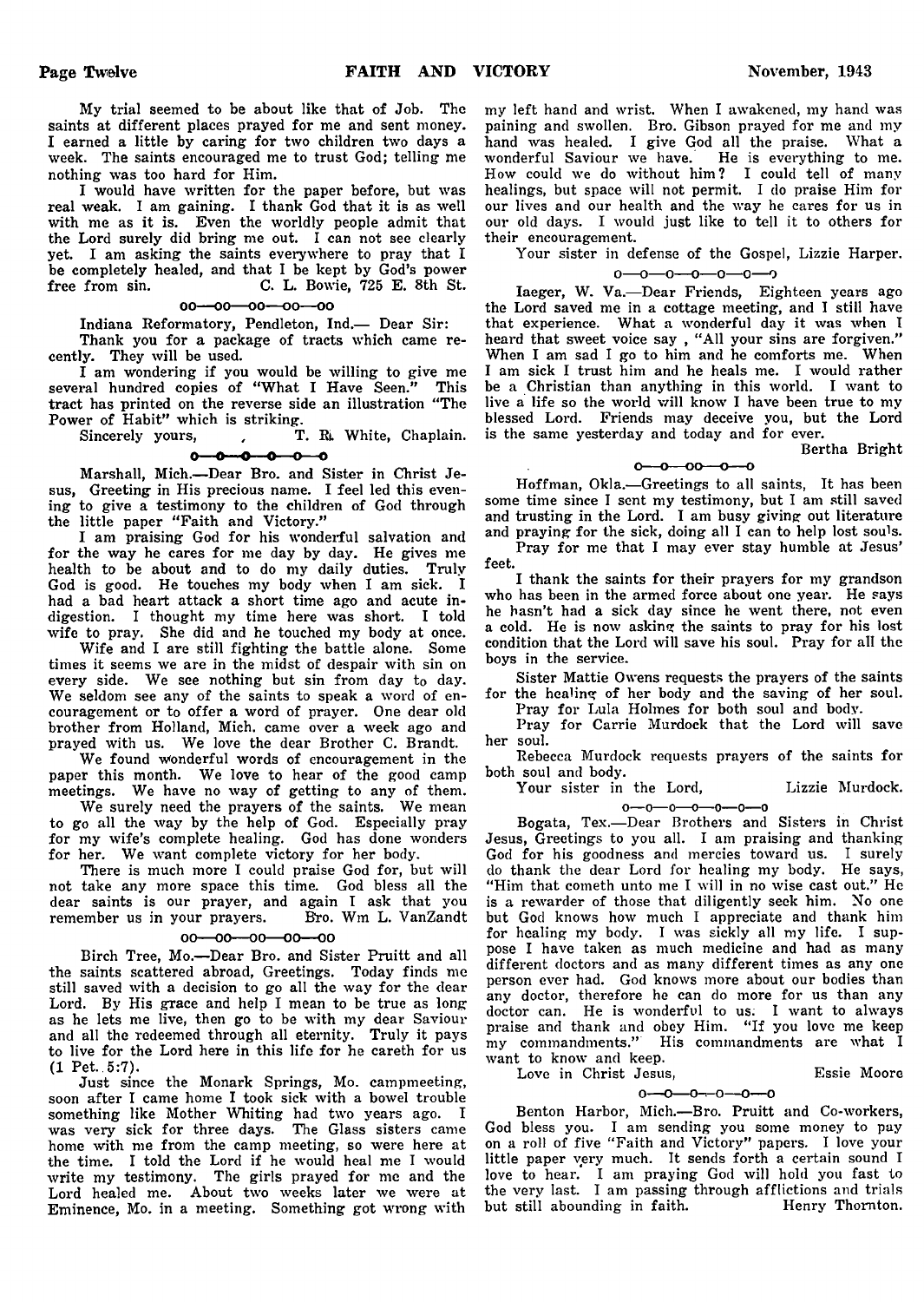Pomona, Calif.—Dear Saints, In Jesus' precious name, greetings. I thank the dear Lord for keeping me saved and sanctified. He healed me of serious stomach trouble. Praise the Lord, He has given the victory over many foes which came to try to defeat God's work in my body.

God wrought a great victory for Jehoshapat. He and the people of Judah sought the Lord and he gave them promise of victory. They went forth to battle singing and praising the Lord and God fought the battle. They gathered much spoil and God truly has helped me to gather much spoil in teaching me many precious lessons. I thank God for them.

The Lord gives me a determination to go all the way with Him. I know that He can and will keep me from falling if I will trust and obey Him. Jude 24. Let's be true to God, and by His help trust Him all the way. Let's be encouraged to press the battle on. The Lord told Joshua, "Be strong and of a good courage." Josh. 14:12-14.

Pray for me that I be faithful.

Your sister in Christ, Fern Fortner

 $0 - 0 - 0 - 0 - 0 - 0$ Dear Bro. and Sister Pruitt, Greetings in Jesus' dear name. I trust every reader of "Faith and Victory" will take this matter before the throne in prayer. I just came home from a revival and received my paper. A letter was waiting for me from a lady in Quinton, Va.

The lady, Mrs. Allen Smithie, said she had read my testimony and asked that I pray for her sight to be restored and to be healed of a serious ailment. 0 how happy I was to know my testimony had gone out. I felt God's presence closer and felt he had anointed me anew. I trust all of you will remember her and that God will heal her and give her a wonderful blessing. I know God answers prayer and we read, " Draw nigh unto God and he will draw nigh unto you." I think that means for us to be alone with God when we pray, especially in a case<br>like this. Your sister in Christ, Hattie Munden. like this. Your sister in Christ,<br> $0-0-0-0-0$ 

Rosefield, La.— To all the brothers and sisters there and everywhere, greetings in the precious name of Jesus.

I have been a reader of your "Faith and Victory" paper now for one year and really do enjoy it. I live in a community where the most of the people are Baptists, and cannot agree with them on the Bible. There is one God and one mediator between God and man, and that is the man Jesus Christ. Christ built the church, not the denominations as they call the churches today. I don't believe in that kind of worship. He says if we walk in the light as he is in the light we will have fellowship one with the other and the blood of Jesus Christ cleanses us from all sin.

I know I am weak, but I thank God for what little light I do have. I desire the prayers of all the saints that I may grow stronger in the Lord. I have a husband who is unsaved and we have four little girls, the oldest is just twelve years old. I desire your prayers for us all. A believer in Christ Jesus. Mrs. J. H. Babcock. A believer in Christ Jesus, Mrs. J. H. Babcock.

## THE CONTACT

If I should utterly go back, dear Christ, I know that heaven's justice wills that Thou My name from out the Book of Life must blot; But oh, what blessedness to ponder, how If, by Thy grace, I here shall fail Thee not, Forever I shall be Thine own, dear Christ!

—Albert Emerson Brown

"Work on, work on, nor doubt, nor fear. From age to age this voice shall cheer: Whate'er may die or be forgot, Work done for God, it dieth NOT."

An exclusive, full gospel paper printed and sent out in the name of the Lord Jesus Christ in the interest of all Christians, which body of believers constitute the one and only true Church of God.

|  |  |  |  | Roll of 5 Faith and Victory paper, one year\$ 1.00 |  |
|--|--|--|--|----------------------------------------------------|--|
|  |  |  |  |                                                    |  |
|  |  |  |  |                                                    |  |
|  |  |  |  |                                                    |  |
|  |  |  |  |                                                    |  |



Order Sunday School supplies about two weeks before beginning of new quarter. The price of the Primary Picture Roll is \$1.15, and the Lesson Cards **are** 4 cents per set. Each set contains cards for one pupil for each Sunday in the quarter. These sets cannot be broken. Order from Dorothy Byers, 920 W. Mansur, Guthrie, Okla.

## THE SACREDNESS OF HUMAN LIFE

## Sunday, November 7, 1943

## Daily Readings and Meditations

November 1 to 6.

- M. The sacredness of human life Matt. 5:21-26.
- T. The law of love Matt. 5:38-48.
- The worth of man Matt. 18:10-14.
- T. Divine ownership of man Psa. 24:1-10.
- F. Christ's peaceable kingdom Isa. 11:1-10.

Evil desire a source of strife James 4:1-10.

Printed Portion ...........Exodus 20:13; Matt. 5:21-26; 38-45.

Ex. 20:13. Thou shalt not kill.

Matt. 5:21. Ye have heard that it was said by them of old time, Thou shalt not kill; and whosoever shall kill shall be in danger of the judgment:

22. But I say unto you, That whosoever is angry with his brother without a cause shall be in danger of the judgment: and whosoever shall say to his brother, Raca, shall be in danger of the council; but whosoever shall say, Thou fool, shall be in danger of hell fire.

23. Therefore if thou bring thy gift to the altar, and there rememberest that thy brother hath aught against thee;

24. Leave there thy gift before the altar, and go thy way; first be reconciled to thy brother, and then come and offer thy gift.

25. Agree with thine adversary quickly, whiles thou art in the way with him; lest at any time the adversary deliver thee to the judge, and the judge deliver thee to the officer, and thou be cast into prison.

26. Verily I say unto thee, Thou shalt by no means come out thence, till thou hast paid the uttermost farthing.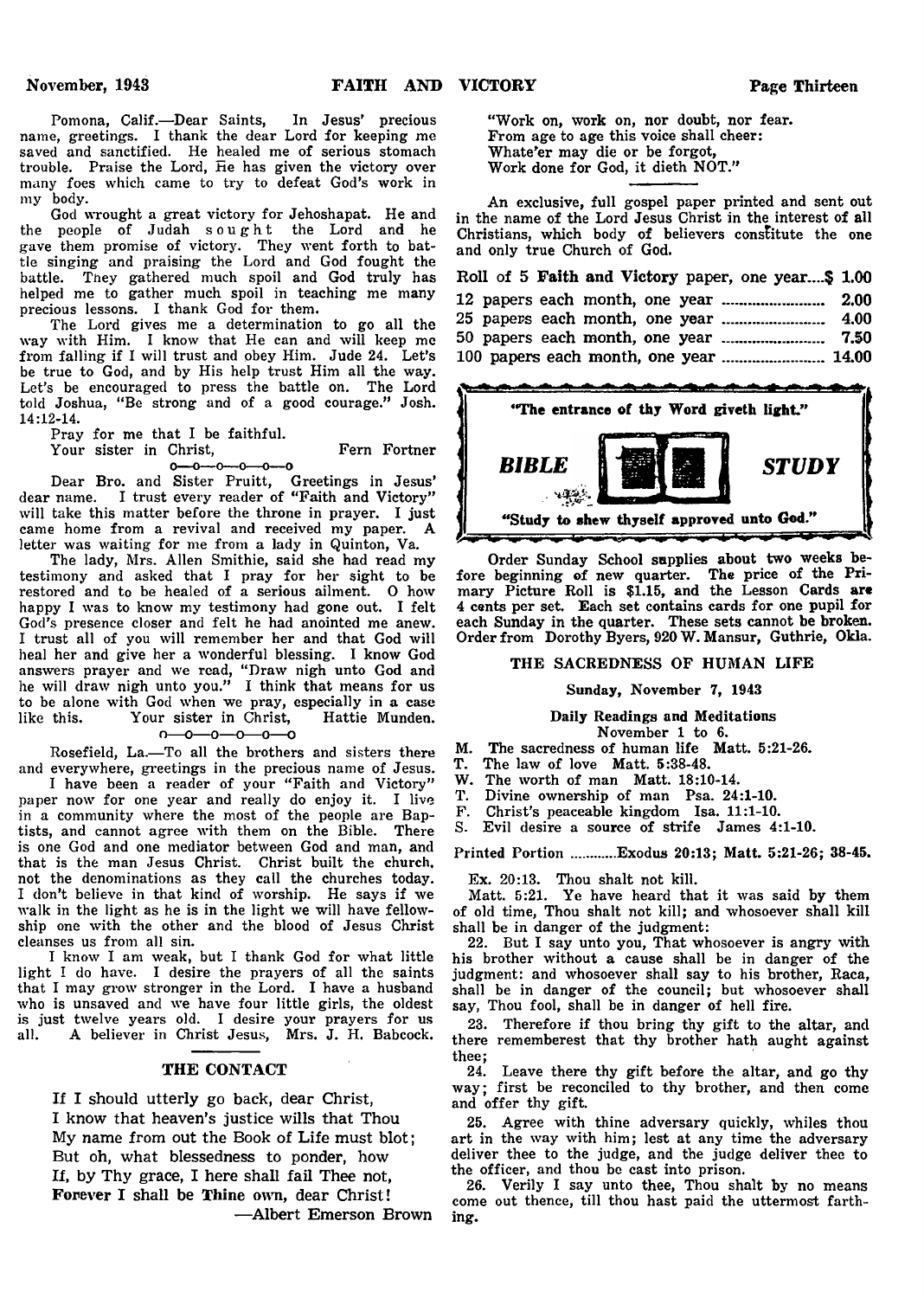38. Ye have heard that it hath been said, An eye for an eye, a tooth for a tooth:

39. But I say unto you, That ye resist not evil: but whosoever shall smite thee on thy right cheek, turn to him the other also.

40. And if any man will sue thee at the law, and take away thy coat, let him have thy cloke also.

41. And whosoever shall compel thee to go a mile, go with him twain.

42. Give to him that asketh thee, and from him that would borrow of thee turn not thou away.

43. Ye have heard that it hath been said, Thou shalt love thy neighbor, and hate thine enemy.

44. But I say unto you, Love your enemies, bless them that curse you, do good to them that hate you, and pray for them which despitefully use you, and persecute you;

45. That ye may be the children of your Father which is in heaven: for he maketh his sun to rise on the evil and on the good, and sendeth rain on the just and on the unjust.

Golden Text: "Whosoever hateth his brother is a murderer" 1 John 3:15.

Practical Truth: God condemns murder and malice and carnal anger and requires instead good will toward all.

#### COMMENTS AND APPLICATION

Jesus said, in Mark 7:21 that murder comes from within, out of the heart of men. It lurks in his heart in the form or nature of malice, envy, hatred, and pride.

Malice is an ill-feeling or grudge against another. Envy is a very close kin to it. Envy caused Cain to murder Abel and almost caused Joseph to lose his life. It causes one to feel displeased bcause of the prosperity or ability of others. Hatred and malice are twin brothers. Hatred has been petted and fed more than malice. The Bible tells us contention cometh by pride. Pride in the heart which has kept one from giving in to another has caused many murders.

The natural man is not responsible for the evil things being in his heart, but he does not have to pet them, feed them, and give place to them. God gave him a willpower which can over-power them and keep them repressed. Under the law, obedience to the commandment, " Thou shalt not kill," kept them from the act of murder.

When John the Baptist came preaching the things concerning Jesus and the kingdom of God which he would set up in the hearts of men, he said, "And now also the ax is laid unto the root of the trees." Jesus came to uproot the evil in the hearts of men and to cleanse them from all sin. Read 1 John 3. He does not stop at destroying the works of the devil but sets up the works of God. "A new heart also will I give you, and a new spirit will I put within you."

But even though Christ gives us a heart of love when we accept his atoning, cleansing blood and are born again, there is still great need for watchfulness on our part, as Christians, to keep Satan from planting his evil seeds again. So Jesus gave the warnings and commandments in today's lesson so we may know how to conduct ourselves to keep in the love of the Lord. " We know that whosoever is born of God sinneth not; but he that is begotten of God keepeth himself and that wicked one toucheth him not." 1 John 5:18.

Since God has provided a perfect cure for the evil in hearts, the root of sin in the heart is just as hideous in his sight as the fruit or actual transgression. Those who have hate in their hearts are murderers in his sight.

There is a great need for this lesson in these days of war when such little value is placed on human life, and the popular spirit is one of hatred for enemies. We must keep in mind that this is not God's Spirit and resist it that our peace of soul be not disturbed.

A very lamentable violation of the sixth commandment among the so-called Christian people of today and this form of murder has been so popularized that little is thought or said about it—is in the form of birth control, and mothers taking the lives of unborn babies. Mothers, your mass slaughter of innocent babes is crying to heaven for punishment.

#### THE SANCTITY OF THE HOME

#### Sunday, November 14, 1943

November 8 to 13

M. The sanctity of the home Matt. 5:27-32.

T. The sacredness of marriage Mark 10:2-12.

W. The value of discretion Prov. 2:10-22.<br>T. The husband's duty Eph. 5:25-33.

T. The husband's duty Eph. 5:25-33.

F. Harmonious living 1 Cor. 13:1-8.

S. Safeguarding future generations Psa. 78:1-8.

#### Printed Portion ..................Exodus 20:14; Matt. 5:27-30; Mark 10:2-12.

Ex. 20:14. Thou shalt not commit adultery.

Matt. 5:27. Ye have heard that it was said by them of old time, Thou shall not commit adultery:

28. But I say unto you, That whosoever looketh on a woman to lust after her hath committed adultery with her already in his heart.

29. And if thy right eye offend thee, pluck it out, and cast it from thee: for it is profitable for thee that one of thy members should perish, and not that thy whole body should be cast into hell.

30. And if thy right hand offend thee, cut it off, and cast it from thee: for it is profitable for thee that one of thy members should perish, and not that thy whole body should be cast into hell.

Mark 10:2. And the Pharisees came to him, and asked him, Is it lawful for a man to put away his wife? tempting him.

3. And he answered and said unto them, What did Moses command you?

4. And they said, Moses suffered to write a bill of divorcement, and to put her away.

5. And Jesus answered and said unto them, For the hardness of your heart he wrote you this precept.

6. But from the beginning of the creation God made them male and female.

7. For this cause shall a man leave his father and mother, and cleave to his wife;

8. And they twain shall be one flesh: so then they are no more twain, but one flesh.

9.. What therefore God hath joined together, let not man put asunder.

10. And in the house his disciples asked him again of the same matter.

11. And he saith unto them, Whosoever shall put away his wife, and marry another, committeth adultery against her.

12. And if a woman shall put away her husband, and be married to another, she committeth adultery.

Golden Text: "Blessed are the pure in heart; for they shall see God." Matt. 5:8.

Practical Truth: Purity of life is essential to the happiness of the home and to the enjoyment of God's favor.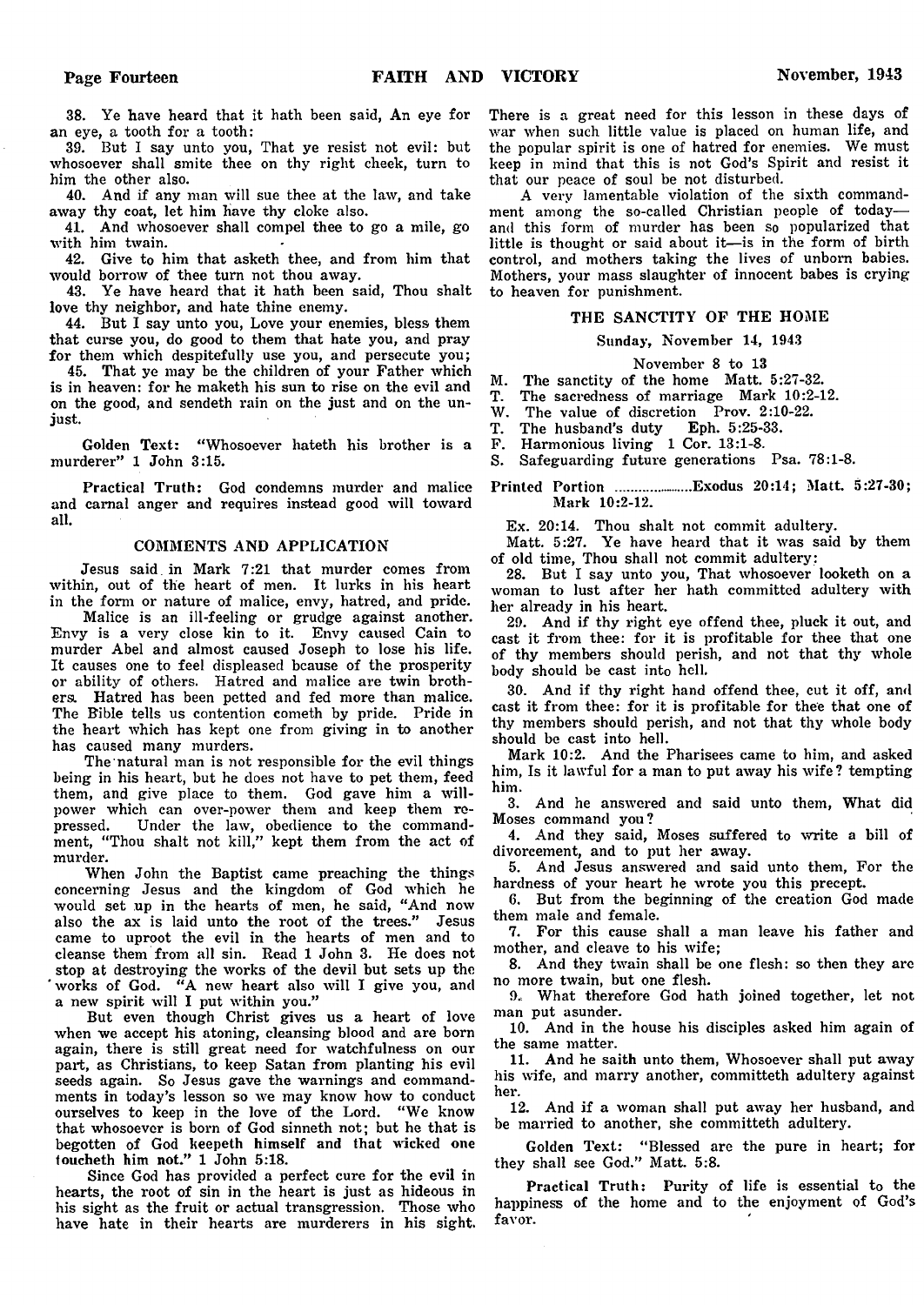### COMMENTS AND APPLICATION

Adultery means sexual unfaithfulness on the part of a married person. Fornication means unlawful sexual relations on the part of unmarried persons. The New Testament forbids fornication as definitely as adultery. They are of the same class so let us discuss them both as one. This is a delicate subject. Especially so, since we realize Sunday School classes are made up of both sexes. Partly because of this and partly because it is such a popular sin, teachers of religion have almost excluded the subject from their public teaching. Young people are left to grow up forming their own opinions which, aided by Satan, are usually far from pure. Mothers and fathers who prefer their children to have pure morals often permit loose conduct for fear of being called "old-fashioned." The result is appalling. One would have to be blind and deaf both physically and spiritually not to shudder because of the Sodomite behaviour in our country. God is no respecter of nations. If one nation met destruction because of this sin, America will not escape. God will not long permit His laws of moral cleanness to be thus trampled underfoot.

God ordained the union of man and woman and has placed in their constitution a desire for companionship. The first marriage took place when God made a companion for Adam and gave her to him in the Garden of Eden. This was before the fall. "Marriage is pure, honorable, and heaven ordained. That man and woman might live together agreeably and happy, God put in their nature a quality called, in our English language, love. . . . This as given of God is pure. But this like other God-given passions can be corrupted, and perhaps no pure virtue ever given to man has been so shamefully corrupted as this love of man and woman. This love of the sexes corrupted has occasioned more crime than any other perverted quality in the nature of man. It over-powers all other love oftentimes."—C. E. Orr.

This lesson may be especially hard to teach to young children, but we must remember that a child does not have to be very old when older ones with impure thoughts begin to teach it wrong things. Little innocent children need much help along this line. The aim in teaching this lesson should be to impress upon the minds and hearts of the pupils the importance and need of clean thinking and clean morals. Ask God for special help in teaching these truths to young minds who are not able to understand the mysteries of life. Loose morals are usually started in childhood. Little practices which lead to immorality bring with them a sense of guilt even to a young child. Emphasize the fact that consciences (that still small voice that speaks on the inside) are God-given and should never be seared. Boys and girls should not do anything that they would care for their parents or some godly person to know. God makes a record of all our actions and thoughts. We should do nothing that we would be ashamed to have on a public record.

This should also be a lesson on modesty.

God's laws allow only one living companion. Divorces are not legal in his sight. If more people realized this truth there would not be so much carelessness in choosing life-companions.

Discuss some results of disregarding the seventh commandment—disease, unhappiness, destruction.

Courtship for the purpose of having a good time is of the world and has no place in the life of a saint of God. Courtships for the purpose of becoming better acquainted with one whom you feel would make a suitable companion should be attended with much prayer and carefulness, and no petting.

## HONESTY IN ALL THINGS

## Sunday, November 21, 1943

## November 15 to 20.

- M. Honesty in all things Lev. 19:11, 13.<br>T. An honest man Luke 19:1-10.
- An honest man Luke 19:1-10.

W. Integrity rewarded Prov. 2:6-9.<br>T. Samuel's integrity 1 Sam. 12:1-

T. Samuel's integrity 1 Sam. 12:1-5.

Just dealings Lev. 19:33-37.

S. Godliness is profitable Prov. 11:1-8.

Printed Portion ......................Ex. 20:15; Lev. 19:11, 13; Luke 19:1-10; 45, 46.

Ex. 20:15. Thou shalt not steal.

Lev. 19:11. Ye shall not steal, neither deal falsely, neither lie one to another.

13. Thou shalt not defraud thy neighbor, neither rob him: the wages of him that is hired shall not abide with thee all night until the morning.

Luke 19:1. And Jesus entered and passed through Jericho.

2. And, behold, there was a man named Zaccheus, which was the chief among the publicans, and he was rich.

3. And he sought to see Jesus who he was; and could not for the press, because he was little of stature.

4. And he ran before, and climbed up into a sycamore tree to see him: for he was to pass that way.

5. And when Jesus came to the place, he looked up, and saw him, and said unto him, Zaccheus, make haste, and come down; for today I must abide at thy house.

6. And he made haste, and came down, and received him joyfully.

7. And when they saw it, they all murmured, saying, That he was gone to be guest with a man that is a sinner.

8. And Zaccheus stood, and said unto the Lord; Behold, Lord, the half of my goods I give to the poor; and if I have taken any thing from any man by false accusation, I restore him fourfold.

9. And Jesus said unto him, This day is salvation come to this house, forasmuch as he also is a son of Abraham.

10. For the Son of man is come to seek and to save that which was lost.

45. And he went into the temple, and began to cast out them that sold therein, and them that bought;

46. Saying unto them, It is written, My house is the house of prayer: but ye have made it a den of thieves.

Golden Text: "Thou shalt not steal." Ex. 20:15.

Practical Truth: Honesty in all things should be a fundamental rule of every life.

#### COMMENTS AND APPLICATION

Even very young children, understand this eighth commandment; but few of them have had sufficient teaching on it. Very few have reached the age of accountability not guilty of breaking it.

Children usually start stealing when very voung at home, and parents as a rule consider it very lightly.

Illustration: Johnny likes the taste of jam. Mother tells him he has had enough for breakfast: but he remembers that his taste calls for more. After breakfast when mother is out of the room he goes where she keeps it and helps himself. Mother catches him at it, but the sight of Johnny's jam-covered face is so funny she laughs, instead of teaching him that the act is stealing and nunishing him in a way to make him realize it is wron". He soon learns he can take other things in the home which he desires. Mother may scold at times, but not correct him sufficiently. Then he goes to school and learns that by hiding them from the owner he can take little things that appeal to his fancy. If this is not